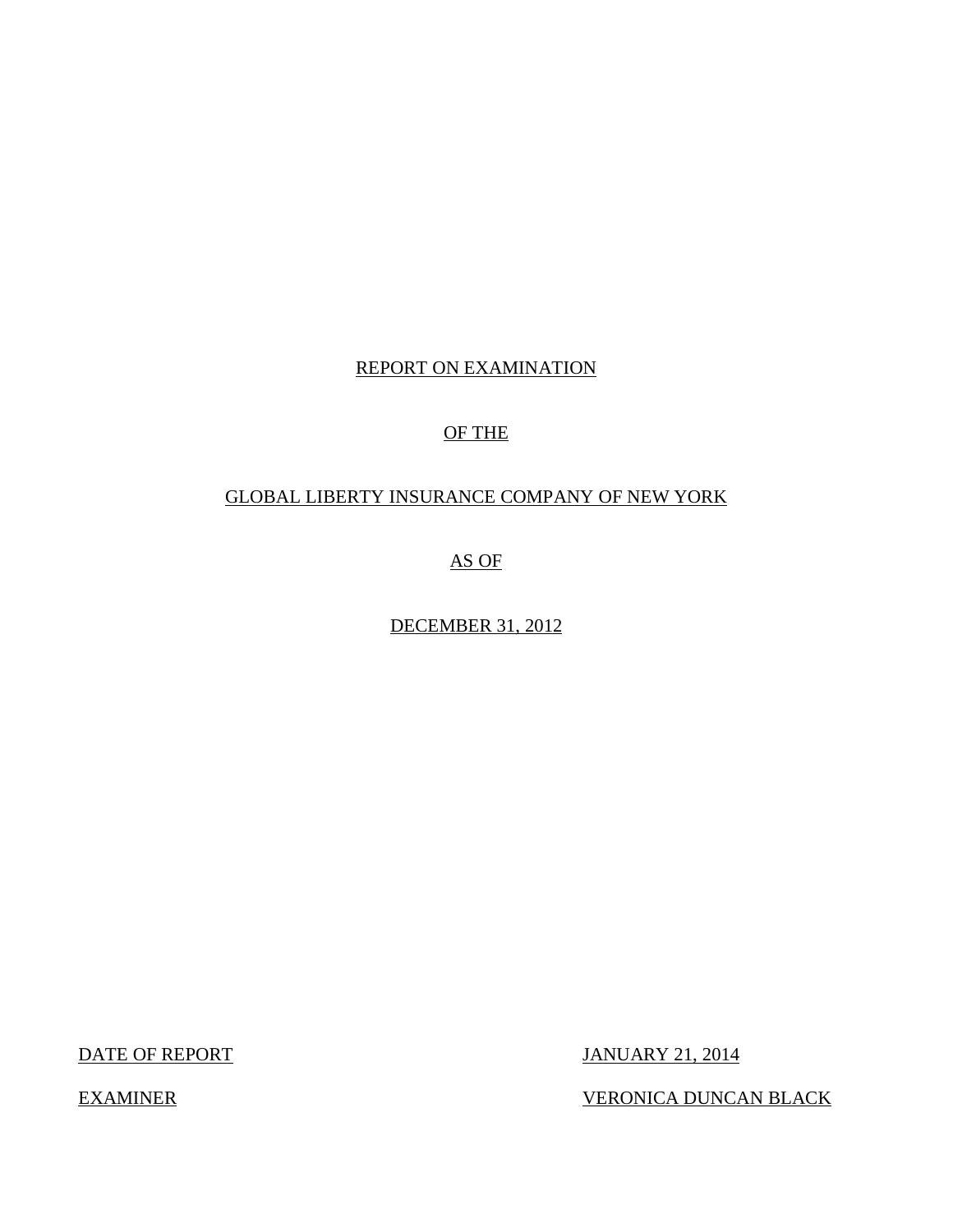## TABLE OF CONTENTS

## ITEM NO. PAGE NO.

| 1  | Scope of Examination                        | $\overline{2}$ |
|----|---------------------------------------------|----------------|
| 2. | Description of Company                      | 3              |
|    | A. Management                               | 4              |
|    | B. Territory and plan of operation          | 6              |
|    | C. Reinsurance                              | 8              |
|    | D. Holding company system                   | 11             |
|    | E. Significant operating ratios             | 14             |
|    | F. Risk management and internal controls    | 14             |
| 3. | <b>Financial Statements</b>                 | 16             |
|    | A. Balance sheet                            | 16             |
|    | B. Statement of income                      | 17             |
| 4. | Losses and loss adjustment expenses         | 18             |
| 5. | Compliance with prior report on examination | 19             |
| 6. | Summary of comments and recommendations     | 21             |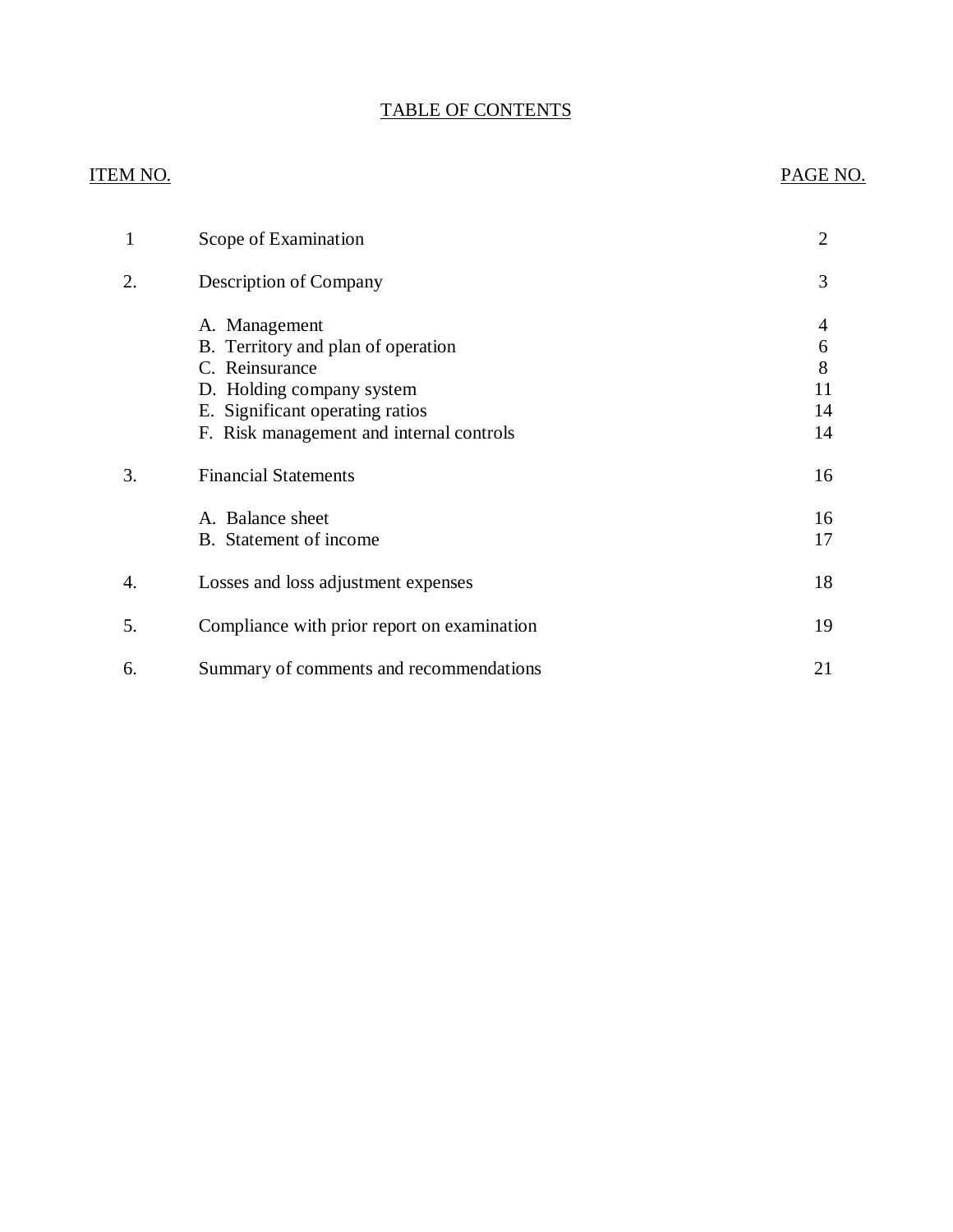

## NEW YORK STATE *DEPARTMENTof*  FINANCIAL SERVICES

Andrew M. Cuomo **Benjamin M. Lawsky** Governor Superintendent Superintendent Superintendent Superintendent Superintendent Superintendent Superintendent

January 21, 2014

Honorable Benjamin M. Lawsky Superintendent of Financial Services Albany, New York 12257

Sir:

Pursuant to the requirements of the New York Insurance Law, and in compliance with the instructions contained in Appointment Number 30959 dated February 12, 2013, attached hereto, I have made an examination into the condition and affairs of Global Liberty Insurance Company of New York as of December 31, 2012, and submit the following report thereon.

Wherever the designation "the Company" appears herein without qualification, it should be understood to indicate Global Liberty Insurance Company of New York.

Wherever the term "Department" appears herein without qualification, it should be understood to mean the New York State Department of Financial Services.

The examination was conducted at the Company's home administrative office located at 68 South Service Road, Suite 450, Melville, New York 11747.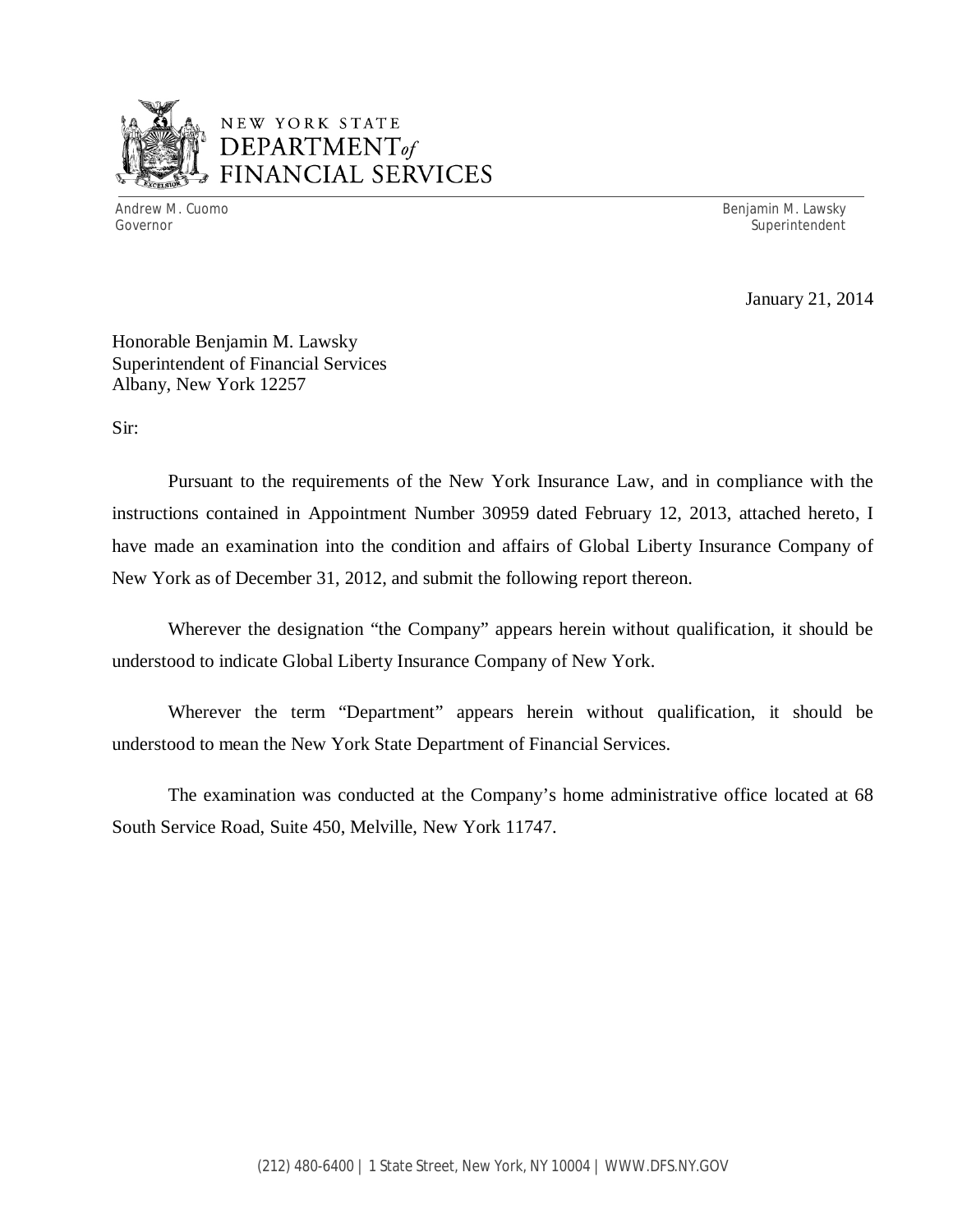#### 1. **SCOPE OF EXAMINATION**

<span id="page-3-0"></span>The Department has performed an individual examination of Global Liberty Insurance Company of New York*,* a multi-state insurer. The previous examination was conducted as of December 31, 2007. This examination covers the five year period from January 1, 2008 through December 31, 2012. Transactions occurring subsequent to this period were reviewed where deemed appropriate by the examiner.

This examination was conducted in accordance with the National Association of Insurance Commissioners ("NAIC") Financial Condition Examiners Handbook ("Handbook"), which requires that we plan and perform the examination to evaluate the financial condition and identify prospective risks of the Company by obtaining information about the Company including corporate governance, identifying and assessing inherent risks within the Company and evaluating system controls and procedures used to mitigate those risks. This examination also includes assessing the principles used and significant estimates made by management, as well as evaluating the overall financial statement presentation, management's compliance with Statutory Accounting Principles and annual statement instructions when applicable to domestic state regulations.

All financially significant accounts and activities of the Company were considered in accordance with the risk-focused examination process. This examination also included a review and evaluation of the Company's own control environment. The examiners also relied upon audit work performed by the Company's independent public accountants when appropriate.

This examination report includes a summary of significant findings for the following items as called for in the Handbook:

> Significant subsequent events Company history Corporate records Management and control Fidelity bonds and other insurance Pensions, stock ownership and insurance plans Territory and plan of operation Growth of Company Loss experience Reinsurance Accounts and records Statutory deposits Financial statements Summary of recommendations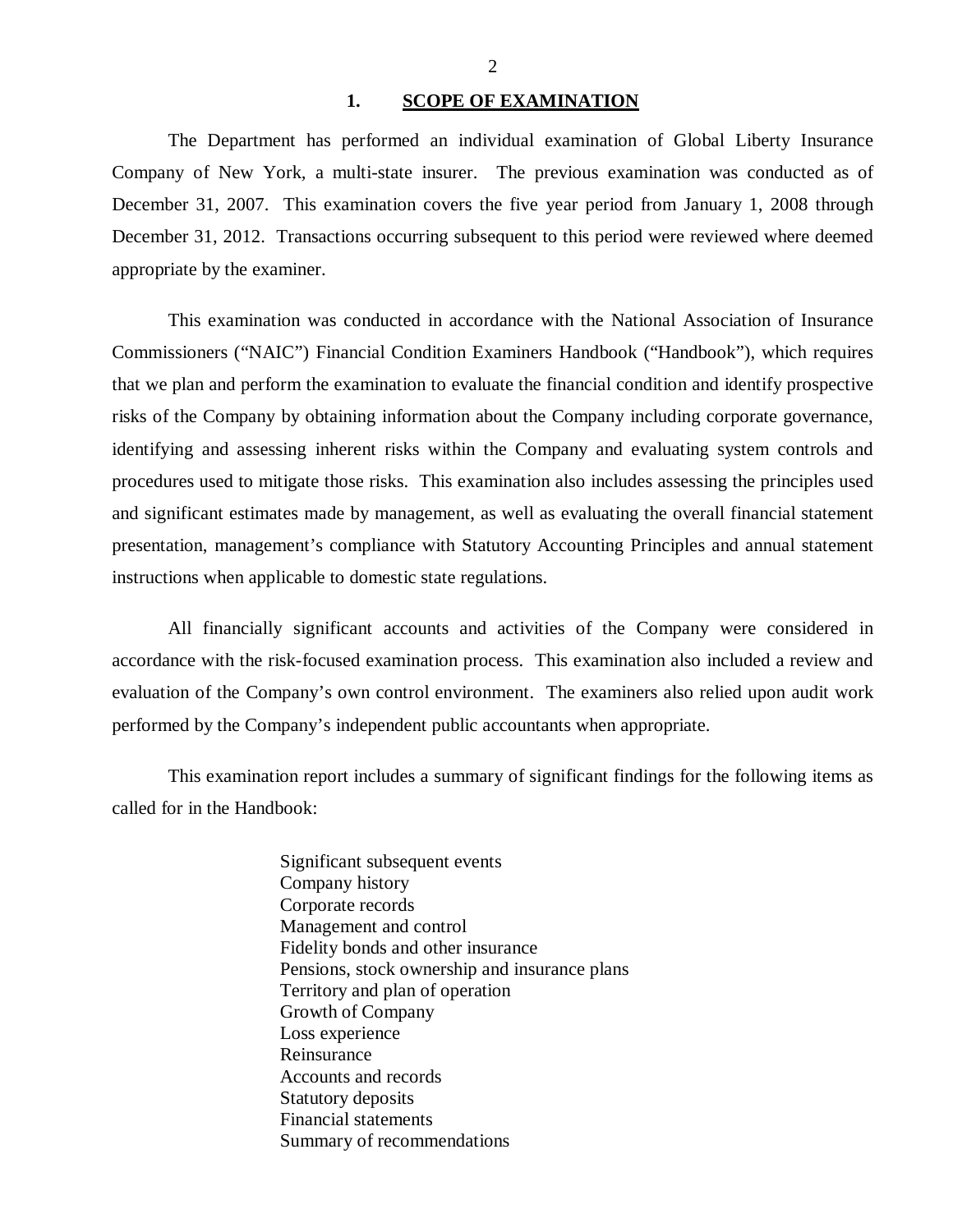<span id="page-4-0"></span>A review was also made to ascertain what action was taken by the Company with regard to comments and recommendations contained in the prior report on examination.

This report on examination is confined to financial statements and comments on those matters that involve departures from laws, regulations or rules, or that are deemed to require explanation or description.

#### **2. DESCRIPTION OF COMPANY**

The Company was incorporated under the laws of the State of New York on June 5, 1999, and became licensed on January 18, 2001 under the name American Horizon Insurance Company of New York. Prior to January 27, 2003, the Company was a wholly-owned subsidiary of American Horizon Insurance Company ("AHIC"), an Illinois domiciled insurance company, during which time the Company wrote no business. Effective January 27, 2003, the Department approved the sale of the Company to A&S Transportation Writers, Inc., a New York Corporation (currently known as Anchor Holdings Group, Inc.), which is owned 100% by Mr. Hossni Elhelbawi. Thereafter, effective February 21, 2003, the Company was renamed Global Liberty Insurance Company of New York. The Company commenced writing business on March 1, 2003.

The Company is 100% owned by Anchor Holdings Group Inc. The Company also has an exclusive managing general agency agreement with Anchor Group Management, Inc., a New York licensed insurance brokerage company that is wholly owned by Mr. Hossni Elhelbawi, which is further discussed in Item 2D herein.

The Company has 2,000,000 authorized shares of common stock, of which, 1,200,000 shares are issued and outstanding. Capital paid in is \$3,000,000 consisting of 1,200,000 shares of \$2.50 par value per share common stock. In August 2011, the Company increased the par value of its common stock from \$1.00 per share to \$2.50 per share, resulting in an increase to paid in capital in the amount of \$1,800,000, with a corresponding decrease to paid in and contributed surplus. The Department approved this capital transaction on August 31, 2011. In March 2012, the Company declared and paid a cash dividend of \$600,000 to its parent, Anchor Holdings Group, Inc. Anchor Holdings Group, Inc. then returned the cash dividend to the Company as a surplus contribution.

Below is a summary of changes in paid in capital and gross paid in and contributed surplus during the examination period: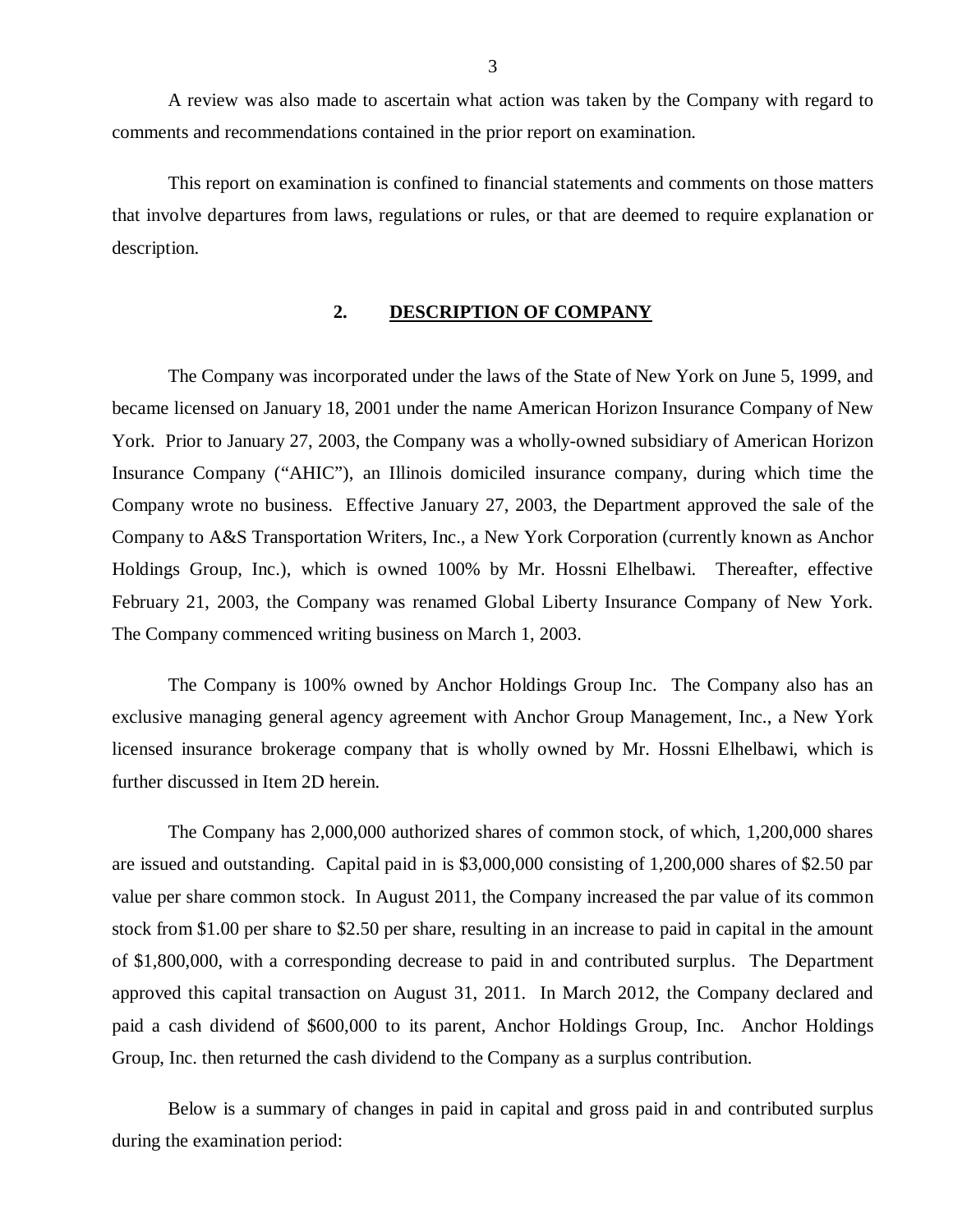| Date       | Description                                                                                                                    | Paid in<br>Capital       | Gross paid in and<br>contributed surplus |
|------------|--------------------------------------------------------------------------------------------------------------------------------|--------------------------|------------------------------------------|
| 1/1/2008   | Beginning balance<br>8/31/2011 Change in the par value of common stock<br>$3/31/2012$ Surplus contribution from parent company | \$1,200,000<br>1,800,000 | \$2,113,844<br>(1,800,000)<br>600,000    |
| 12/31/2012 | Ending gross paid in and contributed surplus                                                                                   | \$3,000,000              | 913.844                                  |

## A. Management

Pursuant to the Company's charter and by-laws, management of the Company is vested in a board of directors consisting of not less than thirteen nor more than twenty-one members. The board meets four times during each calendar year. At December 31, 2012, the board of directors was comprised of the following thirteen members:

| Name and Residence     | <b>Principal Business Affiliation</b>           |
|------------------------|-------------------------------------------------|
| Mohsen Badran          | President/CEO,                                  |
| Little Neck, NY        | Goodwill Industries of the Coastal Empire, Inc. |
| Richard P. Dowd        | Vice President,                                 |
| Bethpage, NY           | Global Liberty Insurance Company of New York    |
| Hossni Elhelbawi       | President,                                      |
| St. James, NY          | Global Liberty Insurance Company of New York    |
| Samantha B. Elhelbawi  | Director,                                       |
| St. James, NY          | Global Liberty Insurance Company of New York    |
| Angela Osan-Elhelbawi  | Secretary and Treasurer,                        |
| St. James, NY          | Global Liberty Insurance Company of New York    |
| Douglas Goldenbaum     | Vice President, Controller,                     |
| Huntington, NY         | Global Liberty Insurance Company of New York    |
| Artie Gyftopoulos      | Senior Vice President,                          |
| New York, NY           | <b>New York Commercial Bank</b>                 |
| Robert King            | Vice President,                                 |
| New York, NY           | Global Liberty Insurance Company of New York    |
| Hovannes John Malikyan | Agent,                                          |
| Forest Hills, NY       | New York Life Insurance Company                 |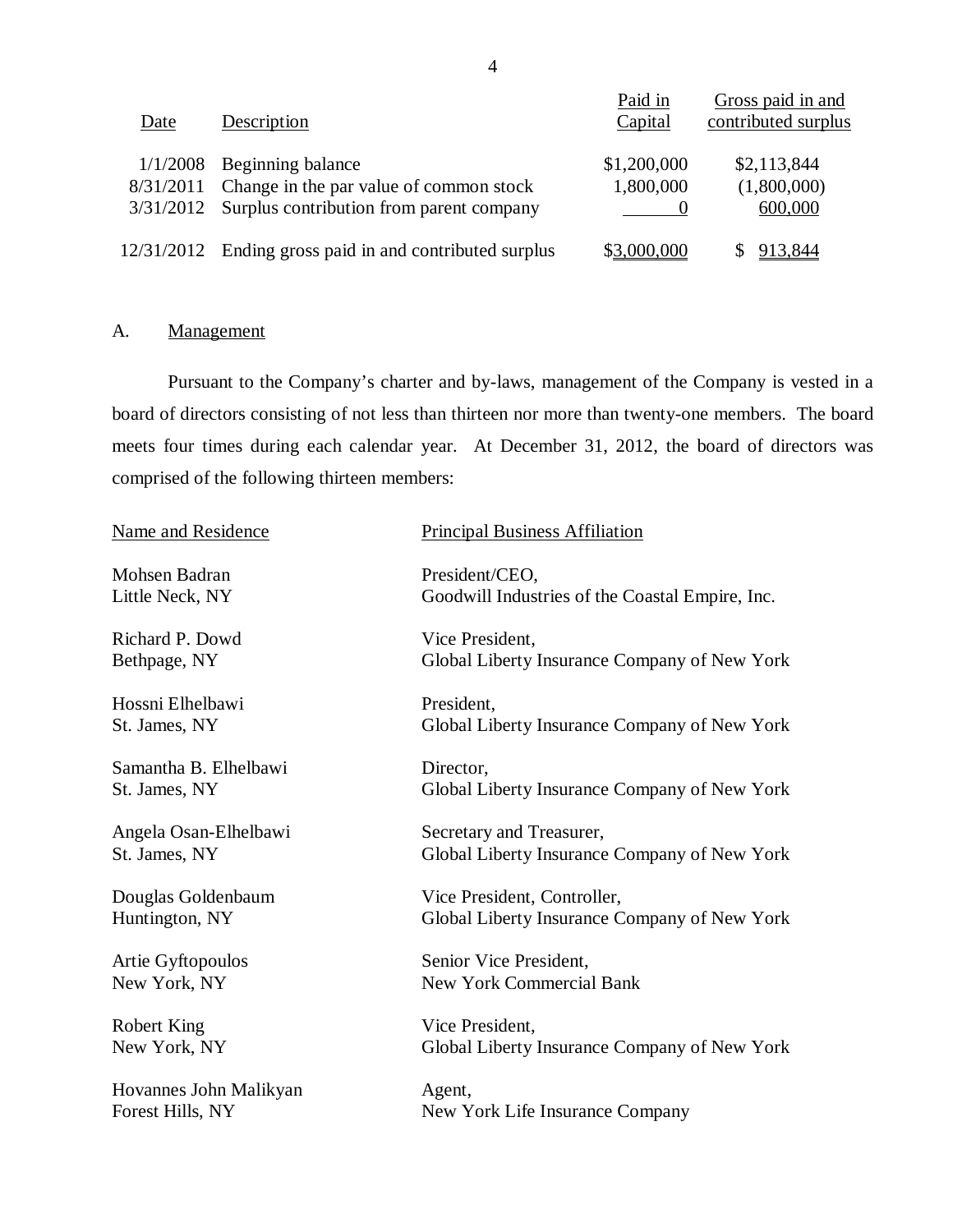Mounir Mikhail **Retired**,

John E. Pittas Attorney,

Peter Papagianakis Attorney,

#### Name and Residence Principal Business Affiliation

Woodside, NY Global Liberty Insurance Company of New York

Mahmoud Ragab Senior Vice President, Hauppauge, NY Global Liberty Insurance Company of New York

Flushing, NY John E. Pittas Esq.

Roslyn, NY Business Law Firm LLC

#### Board of Directors

A review of the minutes of the board of directors' meetings held during the examination period indicated that the meetings were generally well attended with the exception of Mr. Artie Gyftopoulos who attended less than 50% of the meetings for which he was eligible to attend.

Members of the board have a fiduciary responsibility and must evince an ongoing interest in the affairs of the insurer. It is essential that board members attend meetings consistently and set forth their views on relevant matters so that the board may reach appropriate decisions. Individuals who fail to attend at least one-half of the regular meetings do not fulfill such criteria. It is recommended that board members who are unable or unwilling to attend meetings consistently should resign or be replaced.

#### Shareholder's Meetings – Election of Directors

A review of the meetings of the shareholders indicates that the Company did not elect the members of the board at the annual shareholder's meetings for the period under examination as required by Article III, Section 2 of the By-Laws and Paragraph 6 of the Charter, which states as follows:

By-Laws - Article III, Section 2:

"Each director shall hold office until the next annual meeting of stockholders and until his successor shall have been elected and qualified".

#### 5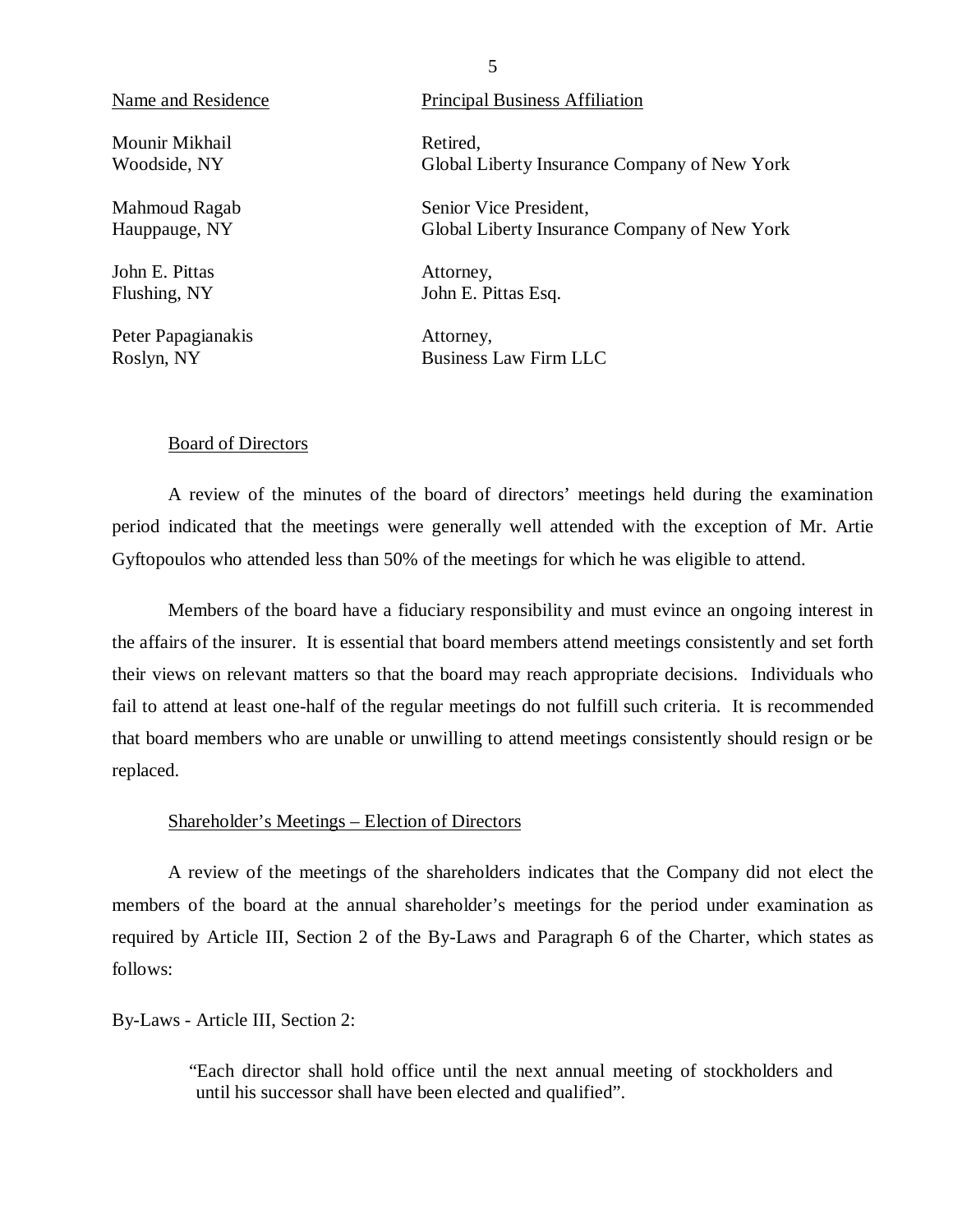"Directors shall be elected at each annual meeting of shareholders and each director so elected shall hold office until the next annual meeting of shareholders when his successor is elected and qualifies."

The Company's By-Laws and Charter are in accordance with Article 6, Section 602(b) of the Business Corporation Law, which states:

> "A meeting of shareholders shall be held annually for the election of directors and the transaction of other business on a date fixed by or under the by-laws."

It is recommended that the Company comply with Article III - Section 2 of its By-Laws, Paragraph 6 of its Charter, and Article 6 - Section 602(b) of the Business Corporation Law for the election of its board members.

The examiner also notes that the annual meeting date and time of the shareholder's meetings as provided for in the Company's Charter and By-Laws are not in agreement. The Charter provides that the annual shareholder's meeting shall be held on the "Second Tuesday in April each year…" and the By-Laws provide that the annual shareholder's meeting shall be held on "First day of June in each year…" It is recommended that the Company amend its Charter or By-Laws so that the documents agree as to the date and time of the annual shareholder's meeting.

As of December 31, 2012, the principal officers of the Company were as follows:

| Name                  | Title                   |  |
|-----------------------|-------------------------|--|
| Hossni Elhelbawi      | President               |  |
| Angela Osan-Elhelbawi | Secretary and Treasurer |  |

#### B. Territory and Plan of Operation

As of December 31, 2012, the Company was licensed to write business in eleven states and the District of Columbia. Subsequent to the examination date, the Company became licensed to transact business in the states of Connecticut and Texas.

As of the examination date, the Company was authorized to transact the kinds of insurance as defined in the following numbered paragraphs of Section 1113(a) of the New York Insurance Law: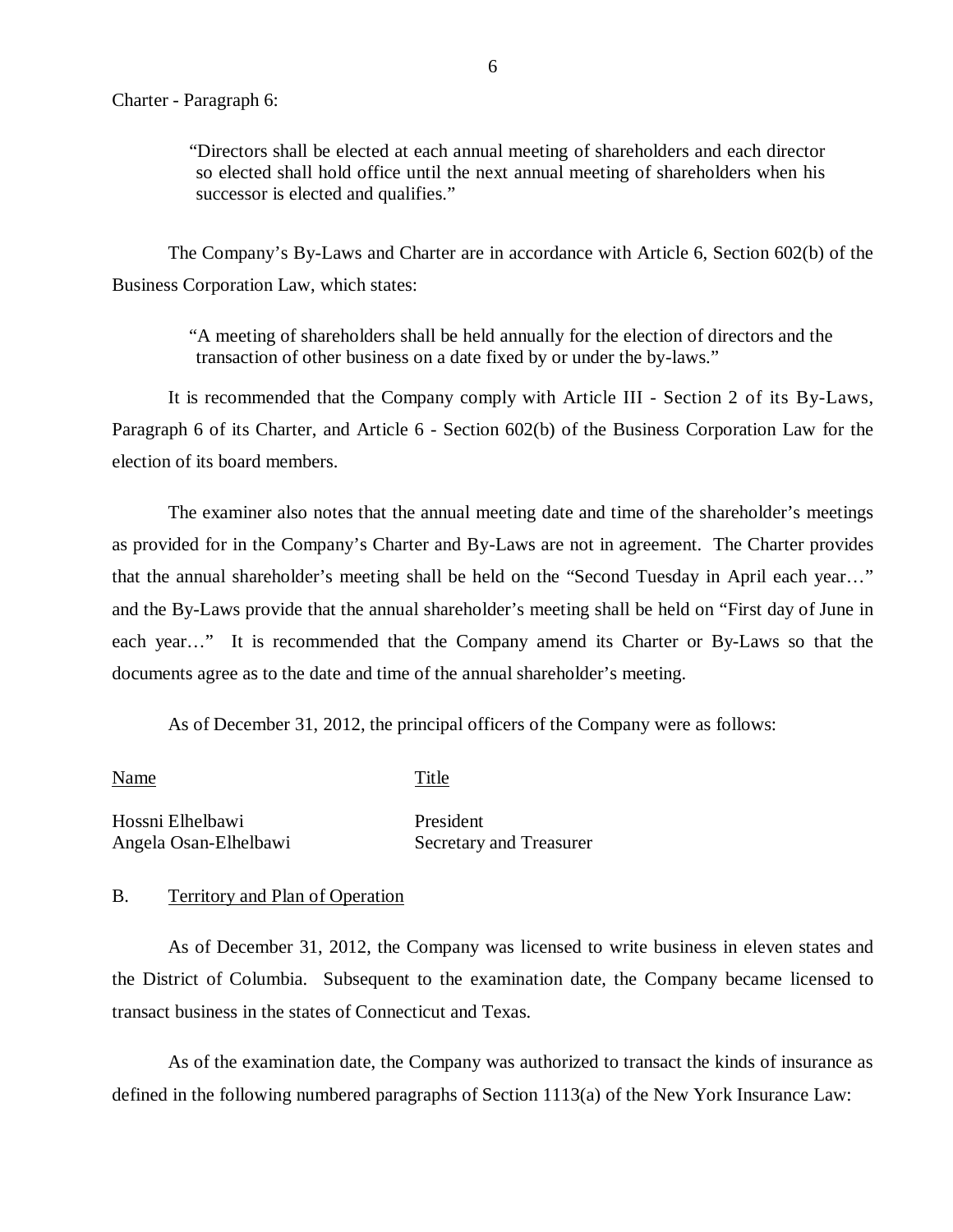| P <u>aragraph</u> | Line of Business                           |
|-------------------|--------------------------------------------|
|                   | Fire                                       |
| 5                 | Miscellaneous property                     |
| 6                 | Water damage                               |
| 7                 | Burglary and theft                         |
| 8                 | Glass                                      |
| 12                | Collision                                  |
| 13                | Personal injury liability                  |
| 14                | Property damage liability                  |
| 15                | Workers' compensation and employers' liabi |
| 19                | Motor vehicle and aircraft physical damage |
| 20                | Marine and inland marine                   |
|                   |                                            |

The Company was approved to write paragraphs 7 (Burglary) and 8 (Glass) of Section 1113(a) of the New York Insurance Law effective July 28, 2011.

liability

Based on the lines of business for which the Company is licensed and the Company's current capital structure, and pursuant to the requirements of Articles 13 and 41 of the New York Insurance Law, the Company is required to maintain a minimum surplus to policyholders in the amount of \$3,000,000.

The following schedule shows the direct premiums written by the Company both in total and in New York for the period under examination:

|      | Calendar Year New York State | <b>Total Premiums</b> | Premiums Written in New York as a<br>Percentage of Total Premium |
|------|------------------------------|-----------------------|------------------------------------------------------------------|
| 2008 | \$33,837,855                 | \$33,837,855          | 100.00%                                                          |
| 2009 | \$31,788,540                 | \$31,788,540          | 100.00%                                                          |
| 2010 | \$31,306,001                 | \$31,333,704          | 99.91%                                                           |
| 2011 | \$27,272,399                 | \$28,474,588          | 95.78%                                                           |
| 2012 | \$27,272,399                 | \$32,367,967          | 84.26%                                                           |

The Company writes predominately commercial automobile liability, physical damage and extended no-fault coverages for the for-hire-livery market, insuring primarily the "Black and Luxury" cars and Limousines in the New York City boroughs and the metropolitan area. In 2007, the Company expanded its business by writing commercial property and liability coverages for small business owners. In 2008, the Company entered the workers' compensation business; however, discontinued this line of business in 2010. And finally, in 2009, the Company began writing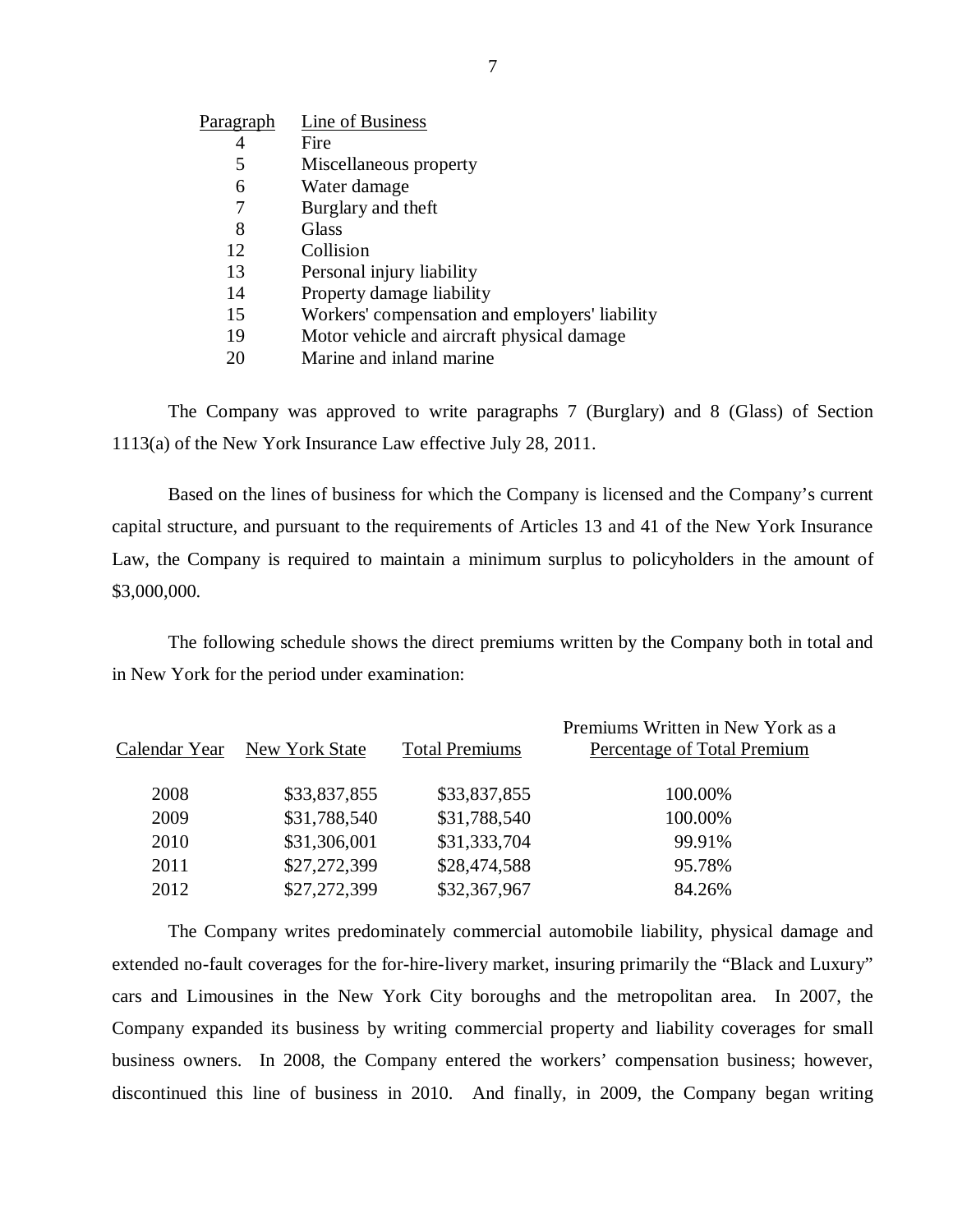<span id="page-9-0"></span>homeowners' insurance in the state of New York and began diversifying its business geographically to other states.

In addition, the Company participates in several mandatory pools for its commercial automobile and homeowners business. The Company's business is primarily produced through a network of agents and brokers appointed by its managing general agent, Anchor Group Management, Inc. A very small portion of the Company's business is produced independently of Anchor Group Management, Inc., and is produced directly through agents and brokers.

### C. Reinsurance

#### Assumed

The Company's assumed reinsurance program consists solely of its participation in the New York Special Risk Distribution Program ("SRDP") and in the New Jersey Commercial Automobile Insurance Plan ("NJCAIP") for the period under examination. The Company's underwriting results for participation in both the SRDP and NJCAIP are reported as assumed reinsurance business. The Company's participation in the SRDP and NJCAIP accounted for less than 1% of its gross premium written in calendar year 2012.

#### Ceded

Global Liberty had the following ceded reinsurance program in effect at December 31, 2012:

| <b>Type of Treaty</b>                                                                | Cession                                                                                                                                                                        |
|--------------------------------------------------------------------------------------|--------------------------------------------------------------------------------------------------------------------------------------------------------------------------------|
| Commercial Automobile Liability and<br><b>Physical Damage</b>                        |                                                                                                                                                                                |
| Primary Auto Liability and Physical<br>Damage Quota Share<br>100% Authorized         | quota share participation of \$100,000<br>34%<br>ultimate net loss, each loss occurrence.                                                                                      |
| Auto Liability & Physical Damage Excess<br>of Loss (three layers)<br>100% Authorized | <b>First Excess of Loss</b><br>65% of \$400,000 excess \$100,000 ultimate net<br>loss each loss occurrence.                                                                    |
|                                                                                      | Second Excess of Loss<br>\$1,000,000 excess \$500,000 ultimate net loss<br>each loss occurrence, each insured. This layer<br>provides clash insurance coverage with a limit of |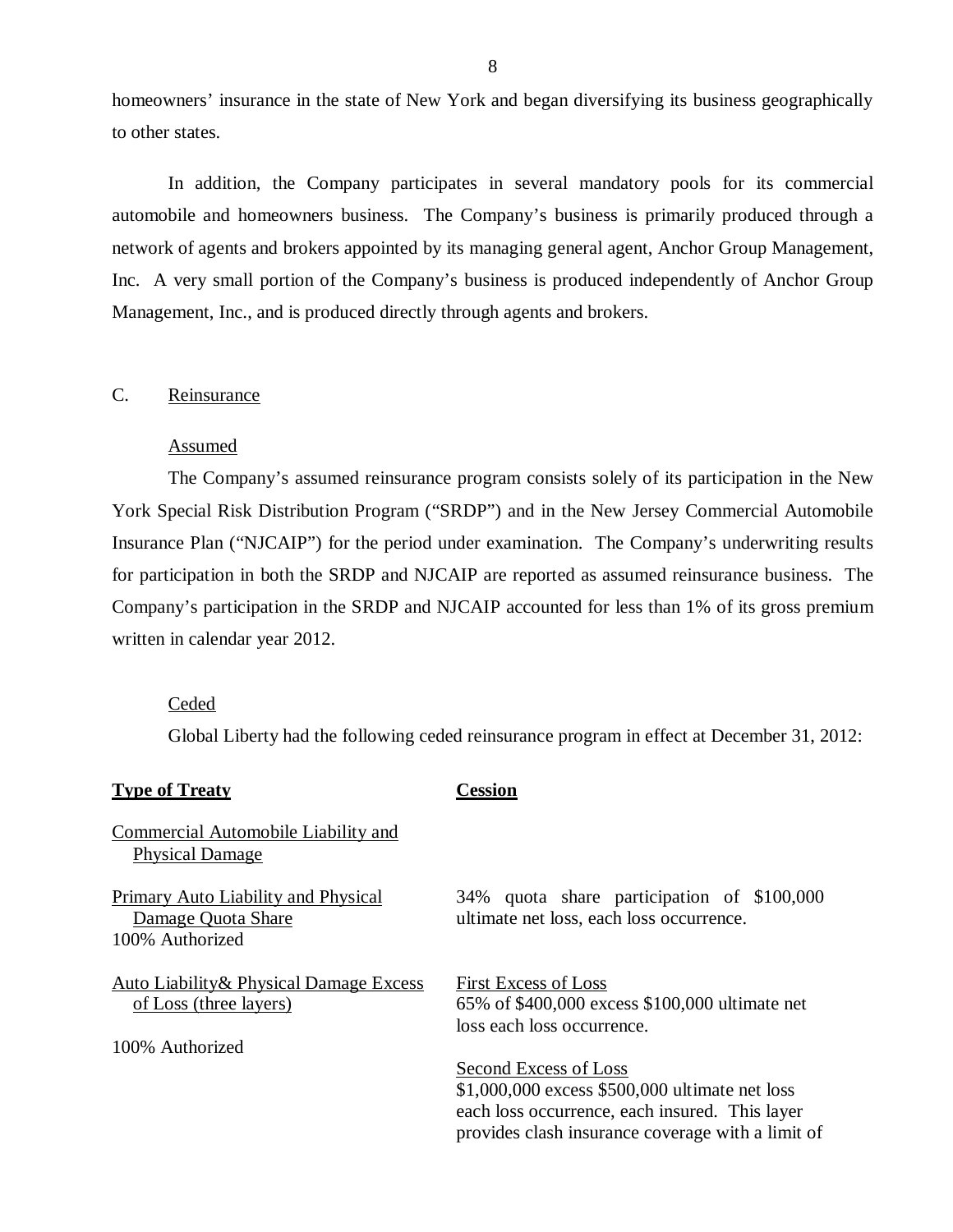| <b>Type of Treaty</b>                                    | <b>Cession</b>                                                                                                                                                                                                                                                                                                        |
|----------------------------------------------------------|-----------------------------------------------------------------------------------------------------------------------------------------------------------------------------------------------------------------------------------------------------------------------------------------------------------------------|
|                                                          | 100% of \$700,000 excess \$300,000 ultimate net<br>loss each loss occurrence.                                                                                                                                                                                                                                         |
|                                                          | <b>Third Excess of Loss (Auto Liability Only)</b><br>95% of \$3,500,000 excess \$1,500,000 ultimate<br>net loss each loss occurrence, each insured.                                                                                                                                                                   |
| Property/Casualty - Commercial Multiple<br>Peril         |                                                                                                                                                                                                                                                                                                                       |
| <b>Multi-Line Quota Share</b><br>100% Authorized         | Coverage A:<br>50% quota share participation of the Company's<br>net retained liability as respects to the first<br>\$100,000 each risk, each loss, subject to a<br>maximum liability of \$300,000 for any one loss<br>occurrence for business classified as property.                                                |
|                                                          | Coverage B:<br>50% quota share participation of the Company's<br>net retained liability as respects the<br>first<br>\$100,000 each loss occurrence for business<br>classified as liability.                                                                                                                           |
| Multi-Line Excess of Loss                                | <b>First Excess of Loss</b><br>Coverage A:                                                                                                                                                                                                                                                                            |
| Three Layers                                             | Limit of \$1,900,000 excess \$100,000 ultimate<br>net loss, each loss, each risk, for business                                                                                                                                                                                                                        |
| 100% Authorized                                          | classified as property. The first excess of loss<br>layer is subject to a 70% cession and a maximum<br>recoverable of \$600,000 any one loss<br>occurrence. The second and third excess of loss<br>layers are subject to a 100% cession and a<br>maximum recoverable of \$2,100,000 and<br>\$3,000,000, respectively. |
|                                                          | Coverage B:<br>Limit of \$1,900,000 excess \$100,000 ultimate<br>net loss each loss occurrence for business<br>classified as liability.                                                                                                                                                                               |
| <b>Umbrella Liability Quota Share</b><br>100% Authorized | 95% quota share participation of \$1,000,000 as<br>respect of each policy, each and every loss.                                                                                                                                                                                                                       |

9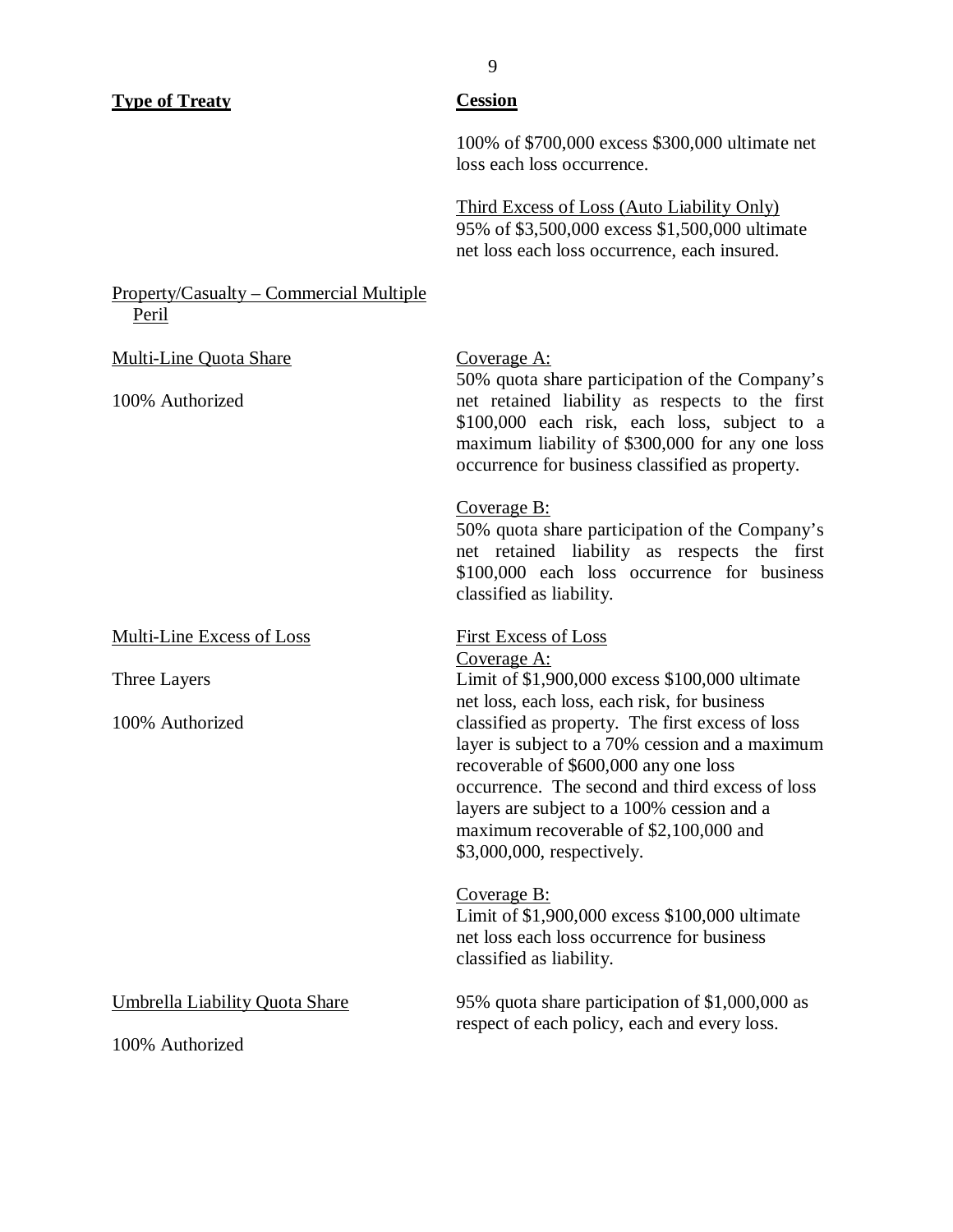| <b>Type of Treaty</b>                                  | <b>Cession</b>                                                                                                                                                                                                                                                                                                                             |
|--------------------------------------------------------|--------------------------------------------------------------------------------------------------------------------------------------------------------------------------------------------------------------------------------------------------------------------------------------------------------------------------------------------|
| <b>Property Catastrophe Excess of Loss</b>             | Limit of \$5,550,000 excess \$750,000 net loss,<br>each and every loss occurrence as respect to a                                                                                                                                                                                                                                          |
| Three Layers                                           | loss occurrence during the term of the contract.<br>The first excess of loss layer is subject to a 50%                                                                                                                                                                                                                                     |
| 100% Authorized                                        | cession and a maximum liability of \$1,500,000<br>for a loss occurrence during the term of the<br>contract period. The second and third excess of<br>loss layers are subject to a 100% cession and a<br>maximum liability of \$4,000,000 and \$5,600,000<br>for a loss occurrence during the term of the<br>contract period, respectively. |
| <b>Property Facultative Per Risk Excess of</b><br>Loss | Limit of \$1,000,000 excess \$2,000,000 ultimate<br>net loss each loss, each risk for business<br>classified as property.                                                                                                                                                                                                                  |

10

#### 100% Authorized

The Company's reinsurance program has changed since the last report on examination. Effective December 31, 2011, the Company entered into a Special Quota Share agreement with one of its reinsurers to cede an additional 43.56% of its net retained quota share unearned premium reserves for a total cession of 67.56% for its commercial and automobile liability and physical damage business in force at December 31, 2011. The Company continues to maintain quota share and excess of loss reinsurance agreements for its commercial property and liability programs.

The Company, however, has expanded its reinsurance program to include additional insurance coverage for its property/casualty commercial multi-peril program. This includes coverage for its workers' compensation business (since discontinued) and its homeowners' insurance business. The Company purchased a multi-peril excess of loss agreement which provides specific layers of coverage with each layer providing a maximum recoverable over the Company's 30% retention.

The Company also purchased a quota share umbrella liability policy, property facultative, and a property catastrophe cover to meets its current growth as well as its anticipated growth as its business expands geographically. The Company has maintained the captioned coverage beginning in 2009.

All significant ceded reinsurance agreements in effect as of the examination date were reviewed and found to contain the required clauses, including an insolvency clause meeting the requirements of Section 1308 of the New York Insurance Law.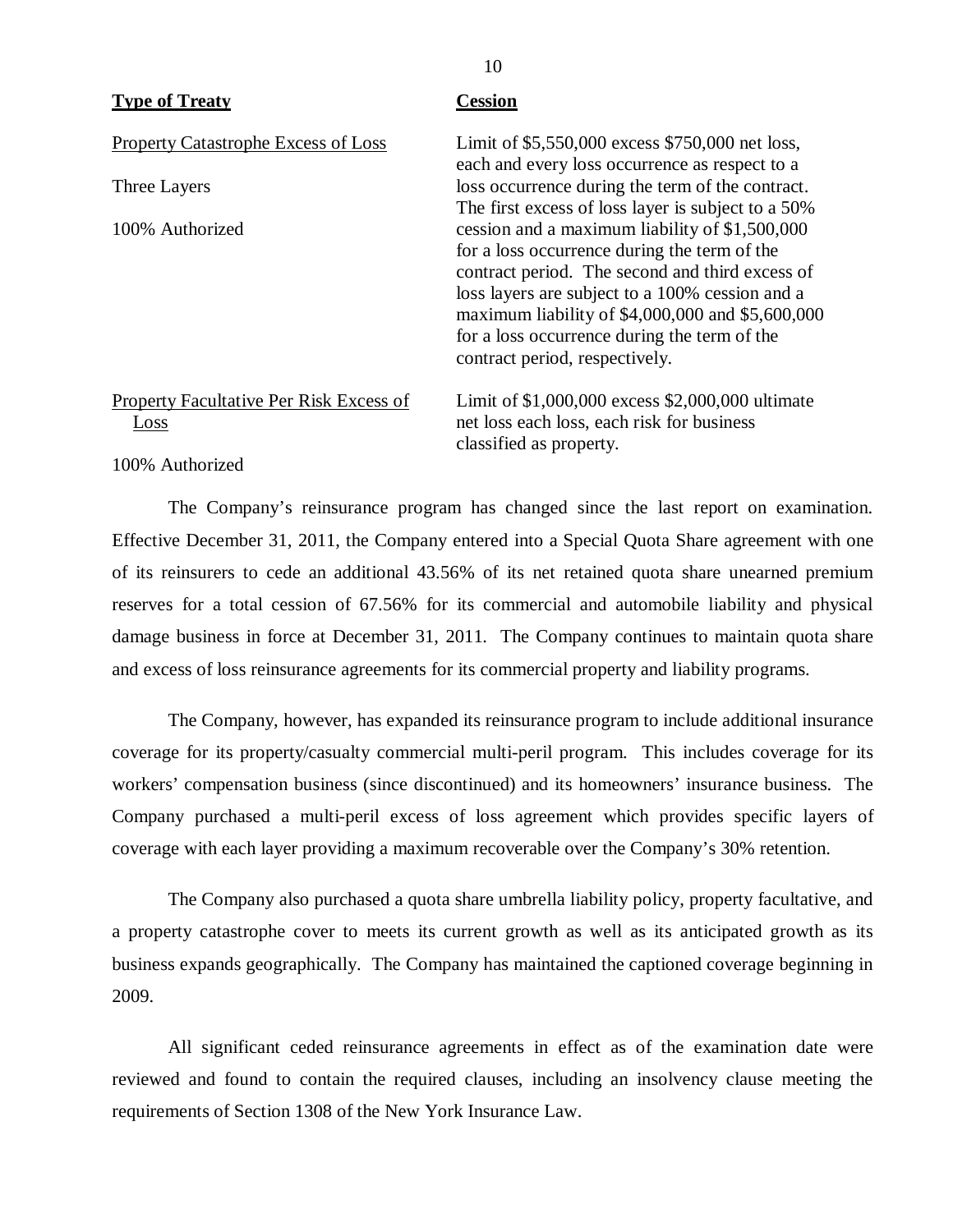<span id="page-12-0"></span>Examination review found that the Schedule F data reported by the Company in its filed annual statement accurately reflected its reinsurance transactions. Additionally, management has represented that all material ceded reinsurance agreements transfer both underwriting and timing risk as set forth in SSAP No. 62. Representations were supported by appropriate risk transfer analyses and an attestation from the Company's Chief Executive Officer and Chief Financial Officer pursuant to the NAIC Annual Statement Instructions. Additionally, examination review indicated that the Company was not a party to any finite reinsurance agreements. All ceded reinsurance agreements were accounted for utilizing reinsurance accounting as set forth in SSAP No. 62.

#### D. Holding Company System

The Company is a wholly-owned subsidiary of Anchor Holdings Group, Inc., a New York Corporation, which is ultimately controlled by Mr. Hossni Elhelbawi. Mr. Elhelbawi also owns 100% of Anchor Group Management, Inc., an affiliate of the Company, which produces the majority of the voluntary business written by the Company.

The following is a chart of the holding company system at December 31, 2012: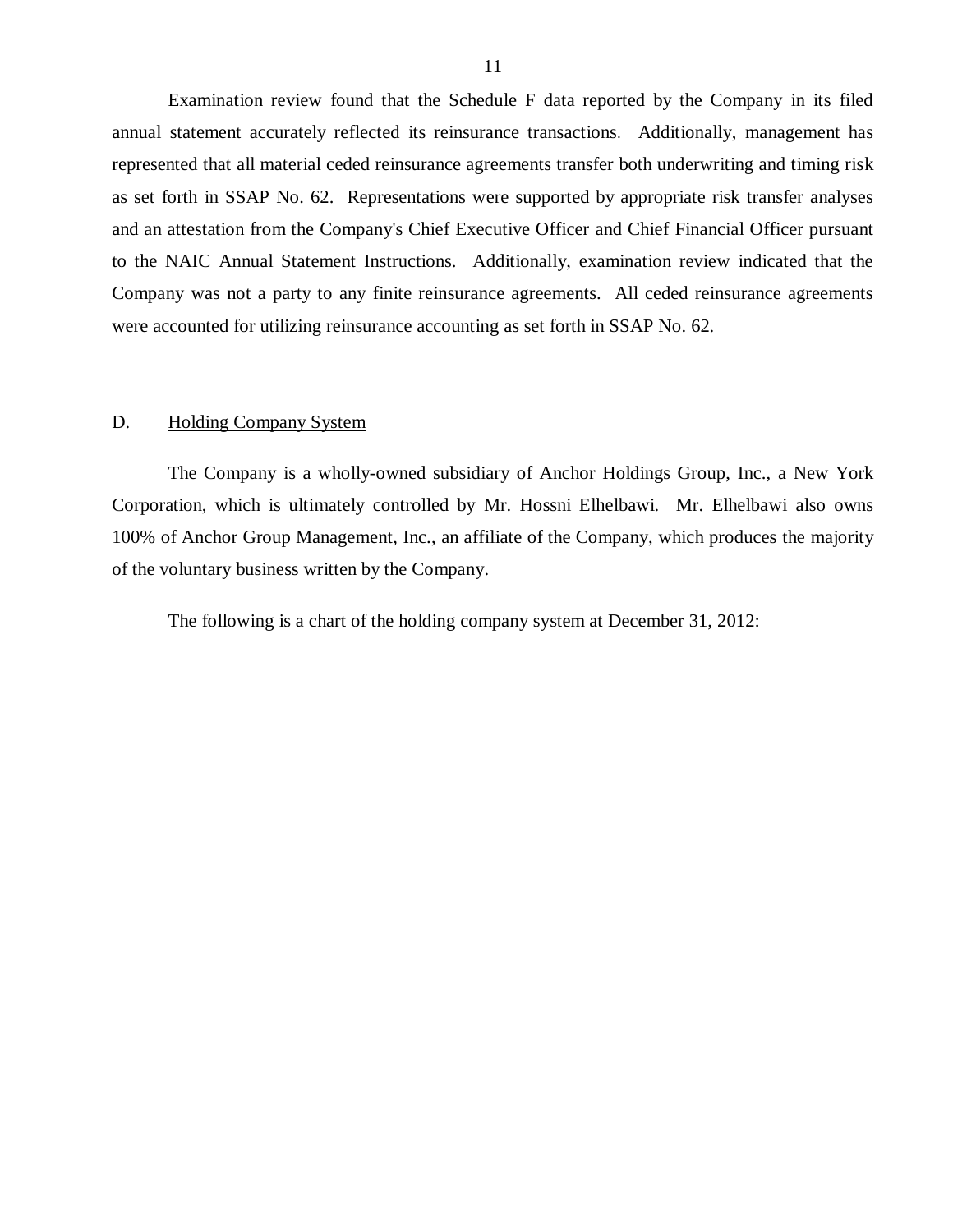

At December 31, 2012, the Company was party to the following agreements with other members of its holding company system: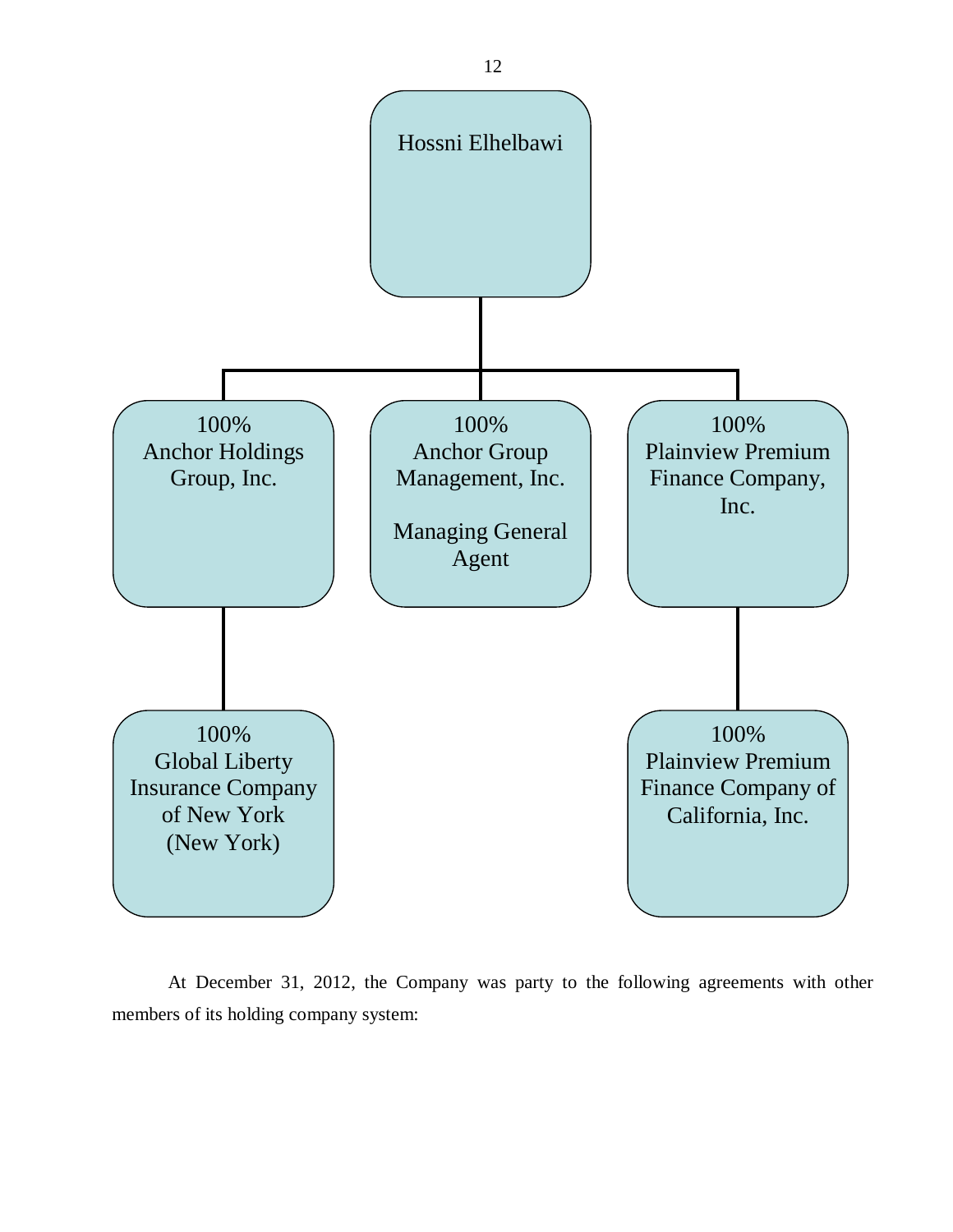#### Managing General Agent Agreement

Effective March 1, 2003, the Company entered into a managing general agent agreement with its affiliate, Anchor Group Management, Inc. ("AGM'"). Under the terms of the agreement, AGM shall have the underwriting authority to bind the Company for commercial auto policies in all New York territories, and the Company shall have the ultimate final authority over decisions to include but not limited to the acceptance, rejection or cancellation of risks. Specifically, AGM agrees to perform all duties and responsibilities involving marketing, underwriting administration, data processing and reporting and accounting, regulatory and general administration. This agreement was approved by the Department on April 15, 2005.

The Agreement was amended effective January 27, 2009 to reflect AGM's current name. AGM was formerly known as Anchor Group Inc. The Agreement was amended again effective January 1, 2011 and August 1, 2012 to amend the commission rates.

Effective January 17, 2011, Addendum B of the Agreement was amended to permanently waive payment of any past and/or future profit sharing benefit.

#### Management Service Agreement

Effective January 1, 2005, the Company entered into a revised management service agreement with its affiliate company, AGM. Pursuant to the Agreement, AGM provides all services necessary for the day-to-day operations of the Company including, but not limited to, human resources services; corporate and regulatory services; reinsurance services; accounting, auditing and actuarial and tax services; claims adjustments and payment services - exclusive of services specifically performed by the employees of Global Liberty; systems administrative services; and assigned risks operations for the administration and management of all assigned risk business. This agreement was approved by this Department on October 23, 2008 pursuant to Section 1505 of the New York Insurance Law. The Agreement was amended effective January 27, 2009 to reflect AGM's current name.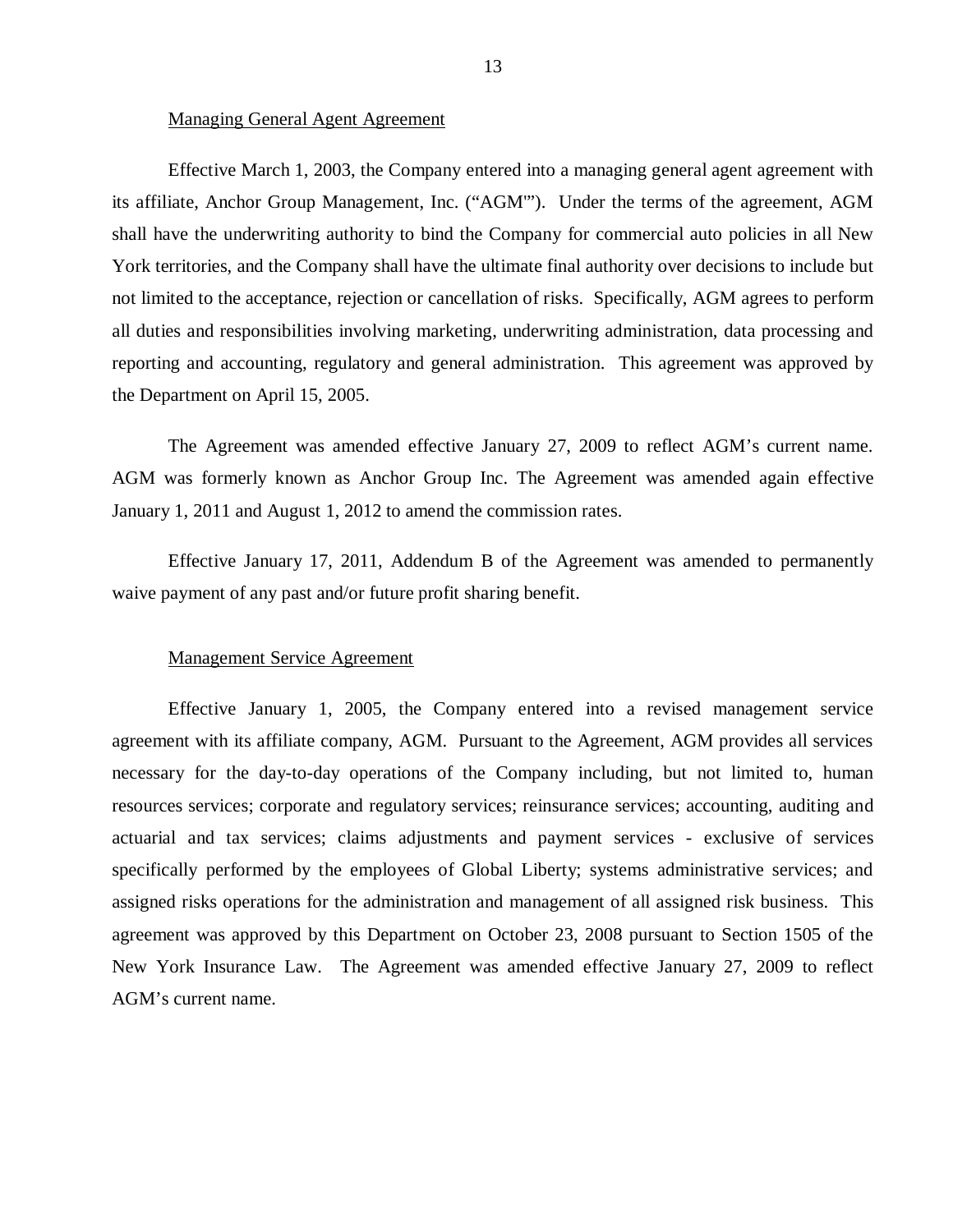#### E. Significant Operating Ratios

The following ratios have been computed as of December 31, 2012, based upon the results of this examination:

| Net premiums written to surplus as regards policyholders                               | 126% |
|----------------------------------------------------------------------------------------|------|
| Liabilities to liquid assets (cash and invested assets less investments in affiliates) | 68%  |
| Premiums in course of collection to surplus as regards policyholders                   | 13%  |

All of the above ratios fall within the benchmark ranges set forth in the Insurance Regulatory Information System of the National Association of Insurance Commissioners.

The underwriting ratios presented below are on an earned/incurred basis and encompass the five year period covered by this examination:

|                                              | Amounts      | Ratios  |
|----------------------------------------------|--------------|---------|
| Losses and loss adjustment expenses incurred | \$50,391,029 | 62.62%  |
| Other underwriting expenses incurred         | 23,730,860   | 29.49   |
| Net underwriting gain                        | 6,353,967    | 7.90    |
| Premiums earned                              | \$80,475,856 | 100.00% |

#### F. Risk Management and Internal Controls

#### (i) Accounting Manual

The prior report on examination noted that the Company did not maintain an accounting manual that provides proper controls and procedures for operational tasks, and recommended that that the Company establish a new accounting manual. The Company's management has indicated that it is in the process of finalizing its accounting manual and that the manual will be completed in 2014. It is again recommended that the Company continue its efforts on establishing an accounting manual.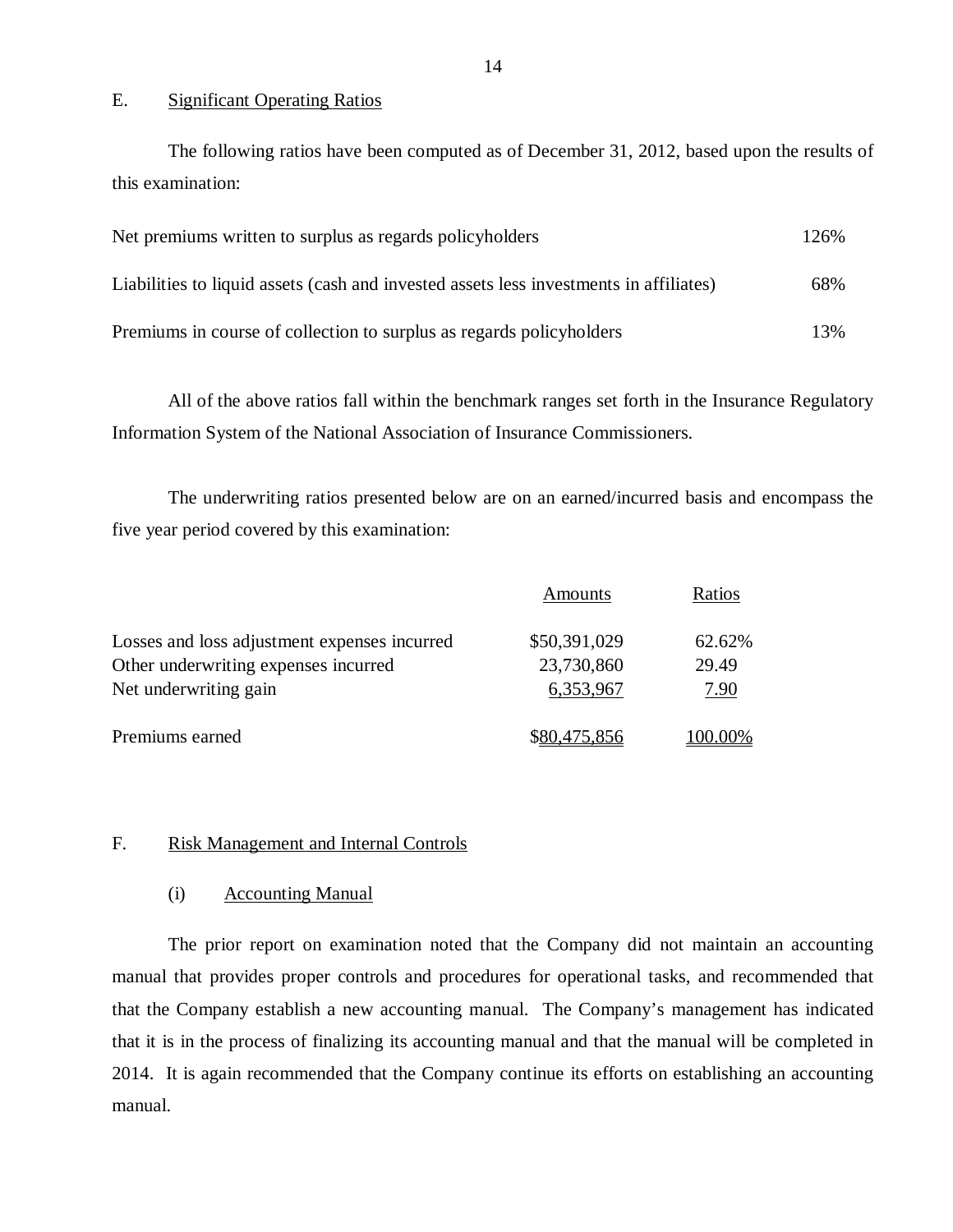#### (ii) Accounting System

It was reported in the previous report on examination that the Company's general ledger system (Quickbooks) was not compatible to its claims reporting system and to its original computer system. The management of Company has acknowledged that the computer system was not adequately meeting the Company's accounting and reporting needs, and that the Company was in the process of implementing a new computer system. It was recommended that the Company continue efforts to develop a new computer system that would be compatible with its accounting, administrative, and reporting needs. The Company has implemented a new computer system (Global Data System) that has addressed its policy and claims administrative, and reporting needs. The Company also purchased a new general ledger system ("ACCPAC") which is compatible with its new computer system. However, the Company is still in the process of transitioning to ACCPAC. Management has indicated that ACCPAC will be operating independently by January 1, 2014. As such, it is recommended that the Company continue its efforts on transitioning to ACCPAC.

#### (iii) Information Technology

A review of the Company's Information Technology ("IT") environment was conducted to evaluate the effectiveness of the infrastructure with respect to safeguarding the assets, maintaining data integrity, and operating efficiently to meet goals and/or objectives of the organization as promulgated by ISACA (an independent, nonprofit, global association, which engages in the development, adoption and use of globally accepted, industry-leading knowledge and practices for information systems) and described by the National Association of Insurance Commissioners Financial Condition Examiners Handbook. The review also included an understanding of the Company's security protocols, development process and IT governance and oversight. The Company developed and implemented a new computer system "Global Data System" in 2009. The computer system was developed to help the Company's business operate more efficiently. Certain risk areas in security policy, project management, IT deliveries, records access, business continuity plan and IT personnel authority were deemed to be lacking proper controls and/or processes. The absence of such controls and/or process in the Company's IT governance, security, and operations indicates that the Company may not be able meet all of its IT business objectives adequately. It is recommended that the Company take the necessary steps to address the weaknesses in its IT controls and/or processes in order to improve or strengthen its operational integrity, efficiency and effectiveness.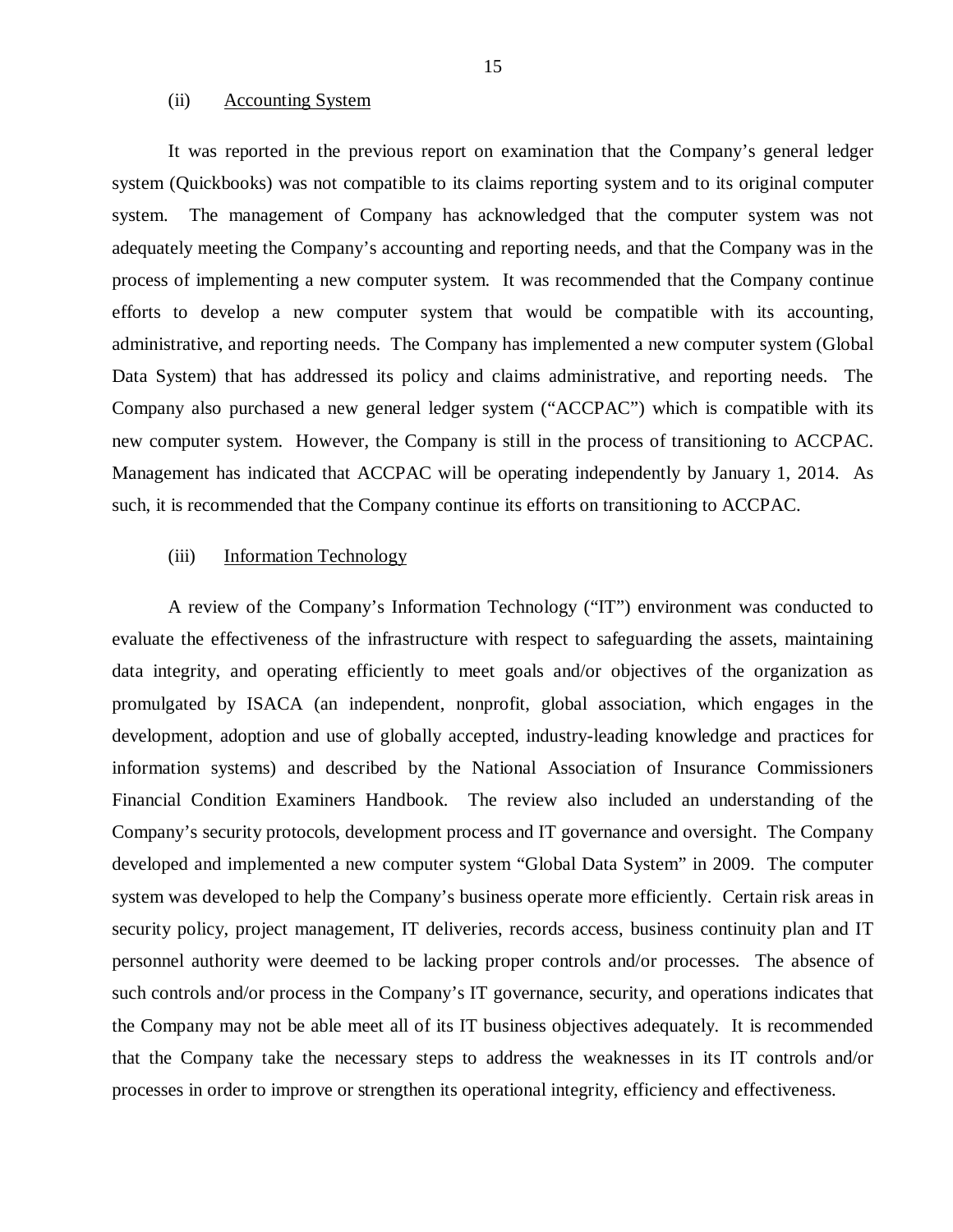#### **3. FINANCIAL STATEMENTS**

### A Balance Sheet

The following shows the assets, liabilities and surplus as regards policyholders as of December 31, 2012 as determined by this examination and as reported by the Company:

|                                                                       |              | Examination        |              |
|-----------------------------------------------------------------------|--------------|--------------------|--------------|
| Assets                                                                |              | <b>Assets Not</b>  | Net Admitted |
|                                                                       | Assets       | Admitted           | Assets       |
| <b>Bonds</b>                                                          | \$29,190,758 | \$<br>$\mathbf{0}$ | \$29,190,758 |
| Cash, cash equivalents and short-term investments                     | 2,549,675    | $\Omega$           | 2,549,675    |
| Other invested assets                                                 | 570,563      | $\overline{0}$     | 570,563      |
| Investment income due and accrued                                     | 264,596      | $\theta$           | 264,596      |
| Uncollected premiums and agents' balances in the course               |              |                    |              |
| of collection                                                         | 1,970,652    | $\overline{0}$     | 1,970,652    |
| Deferred premiums, agents' balances and installments                  |              |                    |              |
| booked but deferred and not yet due                                   | 5,337,578    | $\theta$           | 5,337,578    |
| Amounts recoverable from reinsurers                                   | 638,218      | $\Omega$           | 638,218      |
| Current federal and foreign income tax recoverable and                |              |                    |              |
| interest thereon                                                      | 396,258      | $\Omega$           | 396,258      |
| Net deferred tax asset                                                | 936,663      | 225,939            | 710,724      |
| Electronic data processing equipment and software                     | 7,298        | 7,298              | $\Omega$     |
| Aggregate write-ins for other than invested assets                    | 204,048      | $\boldsymbol{0}$   | 204,048      |
| <b>Totals Assets</b>                                                  | \$42,066,307 | \$233,237          | \$41,833,070 |
| Liabilities, surplus and other funds                                  |              |                    |              |
| Liabilities                                                           |              |                    | Examination  |
| Losses and loss adjustment expenses                                   |              |                    | \$14,729,979 |
| Commissions payable, contingent commissions and other similar charges |              |                    | (92, 440)    |
| Other expenses (excluding taxes, licenses and fees)                   |              |                    | 201,686      |
| Taxes, licenses and fees (excluding federal and foreign income taxes) |              |                    | 203,788      |
| Unearned premiums                                                     |              |                    | 8,697,458    |
| Ceded reinsurance premiums payable (net of ceding commissions)        |              |                    | 2,661,694    |
| Payable to parent, subsidiaries and affiliates                        |              |                    | 103,921      |
| Payable for securities                                                |              |                    | 511,970      |
| Aggregate write-ins for liabilities                                   |              |                    | 87,000       |
| <b>Total liabilities</b>                                              |              |                    | \$27,105,056 |
| <b>Surplus and Other Funds</b>                                        |              |                    |              |
| Common capital stock                                                  |              | \$3,000,000        |              |
| Gross paid in and contributed surplus                                 |              | 913,844            |              |
| Unassigned funds (surplus)                                            |              | 10,814,170         |              |
| Surplus as regards policyholders                                      |              |                    | 14,728,014   |
| Total Liabilities, surplus and other funds                            |              |                    |              |

Note: The Internal Revenue Service has not yet begun to audit tax returns covering tax years 2008 through 2012. The examiner is unaware of any potential exposure of the Company to any tax assessment and no liability has been established herein relative to such contingency.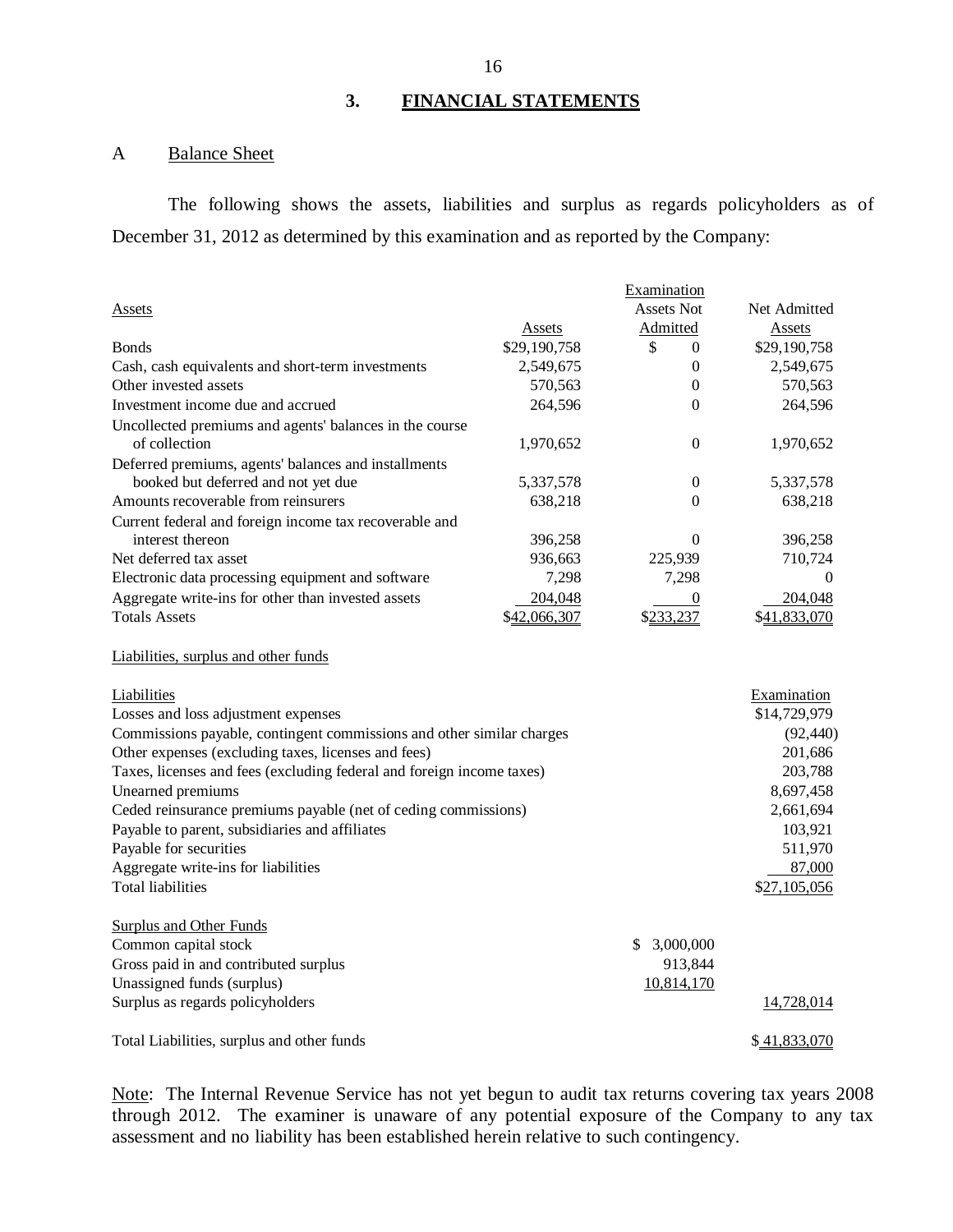## B. Statement of Income

Surplus as regards policyholders increased \$7,889,465 during the five-year examination period January 1, 2008 through December 31, 2012, detailed as follows:

| <b>Underwriting Income</b>                                      |                |              |
|-----------------------------------------------------------------|----------------|--------------|
| Premiums earned                                                 |                | \$80,475,857 |
| Deductions:                                                     |                |              |
| Losses and loss adjustment expenses incurred                    | \$50,391,029   |              |
| Other underwriting expenses incurred                            | 23,695,832     |              |
| Aggregate write-ins for underwriting deductions                 | 35,028         |              |
| Total underwriting deductions                                   |                | 74,121,889   |
| Net underwriting gain or (loss)                                 |                | \$ 6,353,968 |
| Investment Income                                               |                |              |
| Net investment income earned                                    | \$4,896,318    |              |
| Net realized capital gain                                       | (29, 819)      |              |
| Net investment gain or (loss)                                   |                | 4,866,499    |
| Other Income                                                    |                |              |
| Net gain or (loss) from agents' or premium balances charged off | (53, 819)<br>S |              |
| Finance and service charges not included in premiums            | 208,826        |              |
| Aggregate write-ins for miscellaneous income                    | (59, 695)      |              |
| Total other income                                              |                | 95,312       |
| Net income after dividends to policyholders but before federal  |                |              |
| and foreign income taxes                                        |                | \$11,315,779 |
| Federal and foreign income taxes incurred                       |                | 3,546,833    |
| Net Income                                                      |                | \$7,768,946  |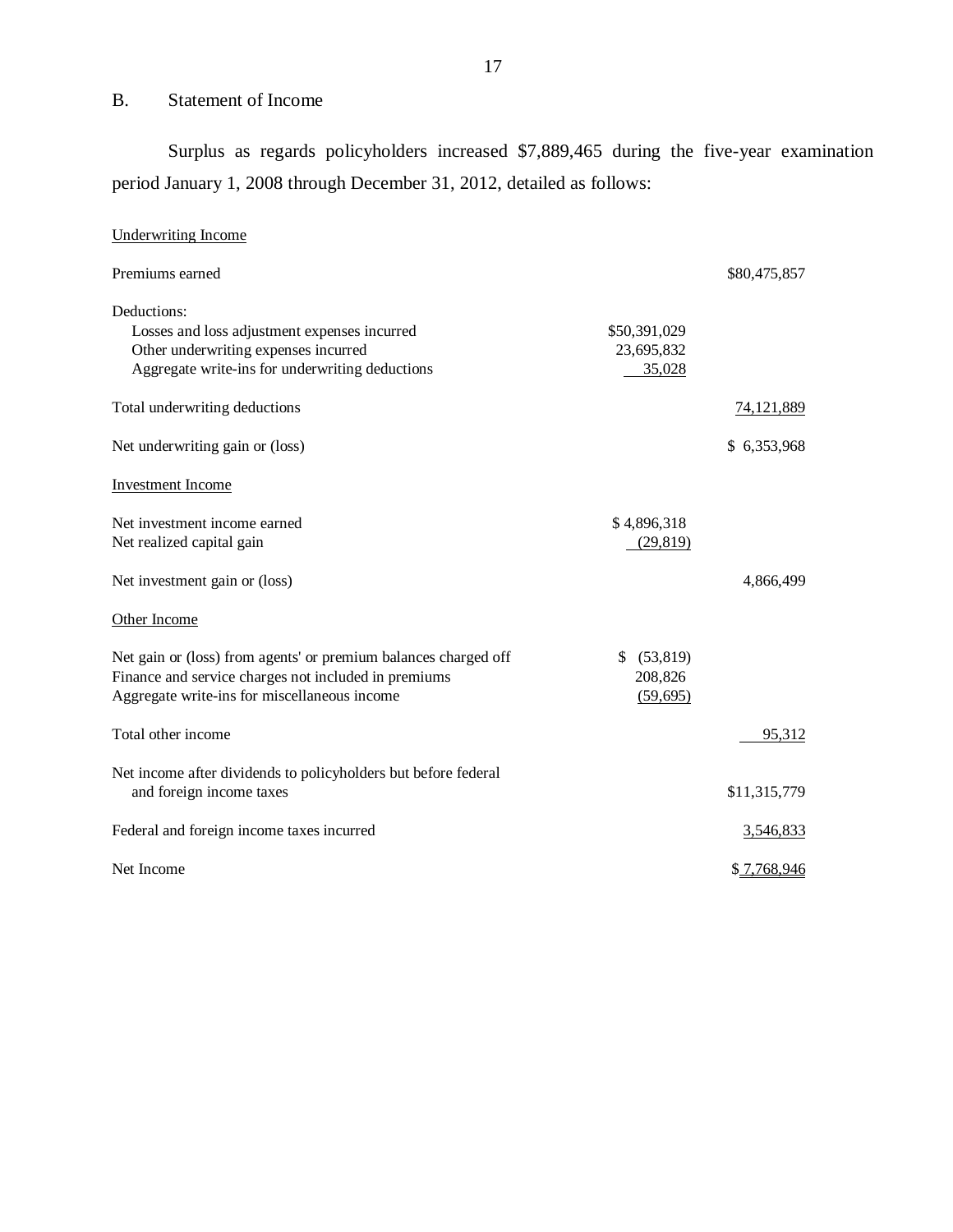|                                                           | Gains in<br>Surplus | Losses in<br>Surplus |              |
|-----------------------------------------------------------|---------------------|----------------------|--------------|
| Net income                                                | \$7,768,946         | \$                   |              |
| Net unrealized capital gains or (losses)                  | 380,748             |                      |              |
| Change in net deferred income tax                         |                     | 62,243               |              |
| Change in non-admitted assets                             |                     | 197,986              |              |
| Capital changes transferred from surplus (stock dividend) | 1,800,000           |                      |              |
| Surplus adjustments paid in                               |                     | 1,200,000            |              |
| Dividends to stockholders                                 | 0                   | 600,000              |              |
| Net increase (decrease) in surplus                        | \$9,949,694         | \$2,060,229          | 7,889,465    |
| Surplus as regards policyholders per report on            |                     |                      |              |
| examination as of December 31, 2012                       |                     |                      | \$14,728,014 |

## **4. LOSSES AND LOSS ADJUSTMENT EXPENSES**

The examination liability for the captioned items of \$14,729,979 is the same as reported by the Company as of December 31, 2012. The examination analysis was conducted in accordance with generally accepted actuarial principles and practices and was based on statistical information contained in the Company's internal records and in its filed annual statements.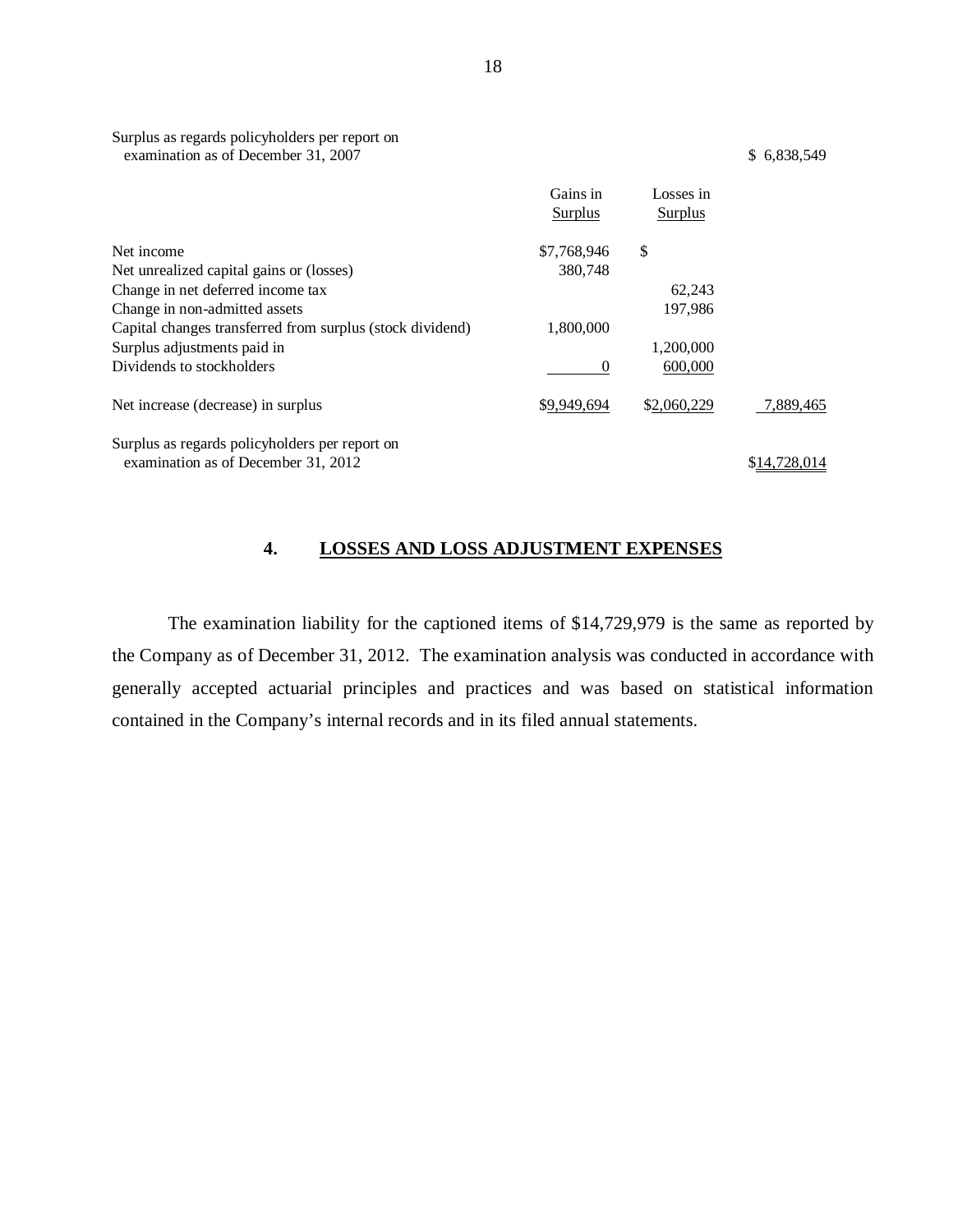#### **5. COMPLIANCE WITH PRIOR REPORT ON EXAMINATION**

<span id="page-20-0"></span>The prior report on examination contained 14 recommendations as follows (page numbers refer to the prior report):

### ITEM PAGE NO.

5

- A Management
	- i. It is recommended that board members who are unable or unwilling to attend meetings consistently should resign or be replaced.

The Company has not complied with this recommendation. A similar recommendation is included in this report.

ii. It is recommended that the Company put in place necessary procedures to ensure that all of its directors and officers complete signed conflict of interest statements as provided in its conflict of interest statement policy. 5

The Company has complied with this recommendation.

### B Reinsurance

It is recommended that the Company amend its reinsurance agreement to include wording which states that in the event of the insolvency of either party to the agreement then offset shall be allowed to the extent permitted by the provisions of Section 7427 of the New York Insurance Law. 8

The Company has complied with this recommendation.

- C Holding Company System
	- i. It is recommended that the Company file its annual holding company registration statements in a timely manner pursuant to the provisions of Part 80-1.4 of Department Regulation 52. 10

The Company has complied with this recommendation.

ii. It is recommended that the Company annually submit the required reports to the Department pursuant to the provisions of Part 80-2.2 of Department Regulation 52-A. 10

The Company has complied with this recommendation.

iii. It is recommended that the Company submit all inter-company agreements to the Department at least thirty days prior to 12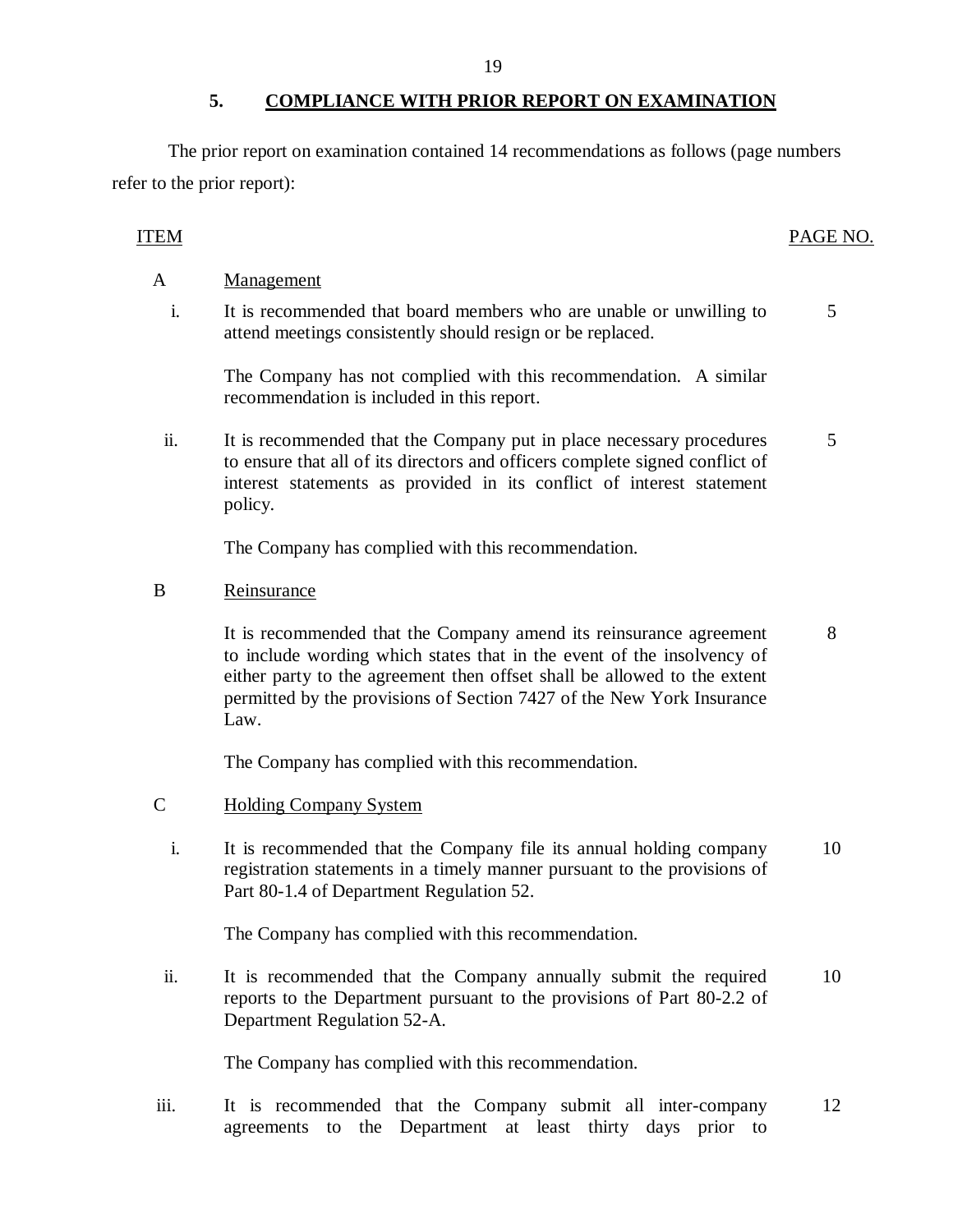implementation in accordance with Section 1505(d) of the New York Insurance Law.

The Company has complied with this recommendation.

- D Accounts and Records
	- i. It is recommended that the Company adopt written investment 13 guidelines in order to ensure that management will comply with and adhere to the formal policies or strategies of the organization and with Department laws and regulations regarding investments.

The Company has complied with this recommendation.

ii. It is recommended that the Company file any security with the NAIC 13 SVO that is not rated by a nationally significant rating agency or the NAIC SVO.

The Company has complied with this recommendation.

iii. It is recommended that the Company purchase the minimum fidelity 13 insurance coverage as required by the NAIC.

The Company has complied with this recommendation.

iv. It is recommended that the Company maintain its underwriting files in 14 accordance with Part 160.2(e) of Department Regulation 57.

The Company has complied with this recommendation.

v. It is recommended that the Company comply with the provisions of 14 Section 307(b) of the New York Insurance Law regarding obtaining an independent audit of the Company's financial statements.

The Company has complied with this recommendation.

#### E Risk Management and Internal Controls

i. It is recommended that the Company continue its efforts on developing 15 a computer system that would tailor to its accounting, financial reporting, underwriting and policy administrative needs.

The Company has not complied with this recommendation. A similar recommendation is included in this report.

ii. It is recommended that the Company continue its efforts to establish an 15 accounting manual.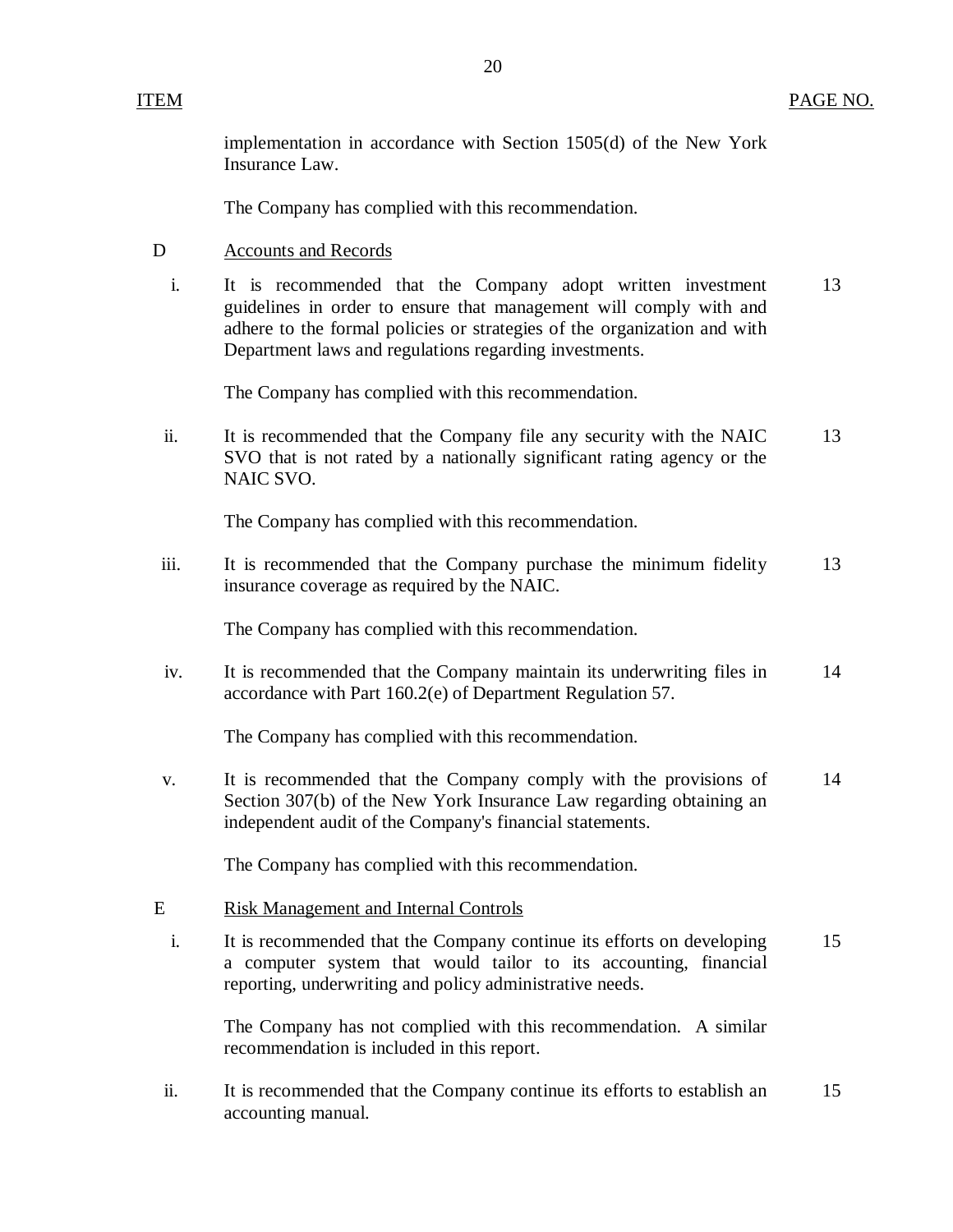The Company has not complied with this recommendation. A similar recommendation is included in this report.

#### F Net Deferred Tax Asset

It is recommended that the Company calculate the net deferred tax in accordance with Section 1301(a)(21) of the New York Insurance Law. 20

The Company has complied with this recommendation.

#### **6. SUMMARY OF COMMENTS AND RECOMMENDATIONS**

#### ITEM PAGE NO.

#### A Management

- i It is recommended that board members who are unable or unwilling to attend meetings consistently should resign or be replaced. 5
- ii It is recommended that the Company comply with Article III Section 2 of its By-Law, Paragraph 6 of its Charter, and Article – Section 602(b) of the Business Corporation Law for the election of its board members. 6
- iii It is recommended that the Company amend its Charter or By-Laws so that the documents agree as to the date and time of the annual shareholder's meeting. 6

#### B Risk Management and Internal Controls

- i It is recommended that the Company continue its efforts on establishing an accounting manual. 14
- ii It is recommended that the Company continue its efforts on 15 transitioning to ACCPAC.
- iii It is recommended that the Company take the necessary steps to address the weaknesses in its IT controls and/or processes in order to improve or strengthen its operational integrity, efficiency and effectiveness. 15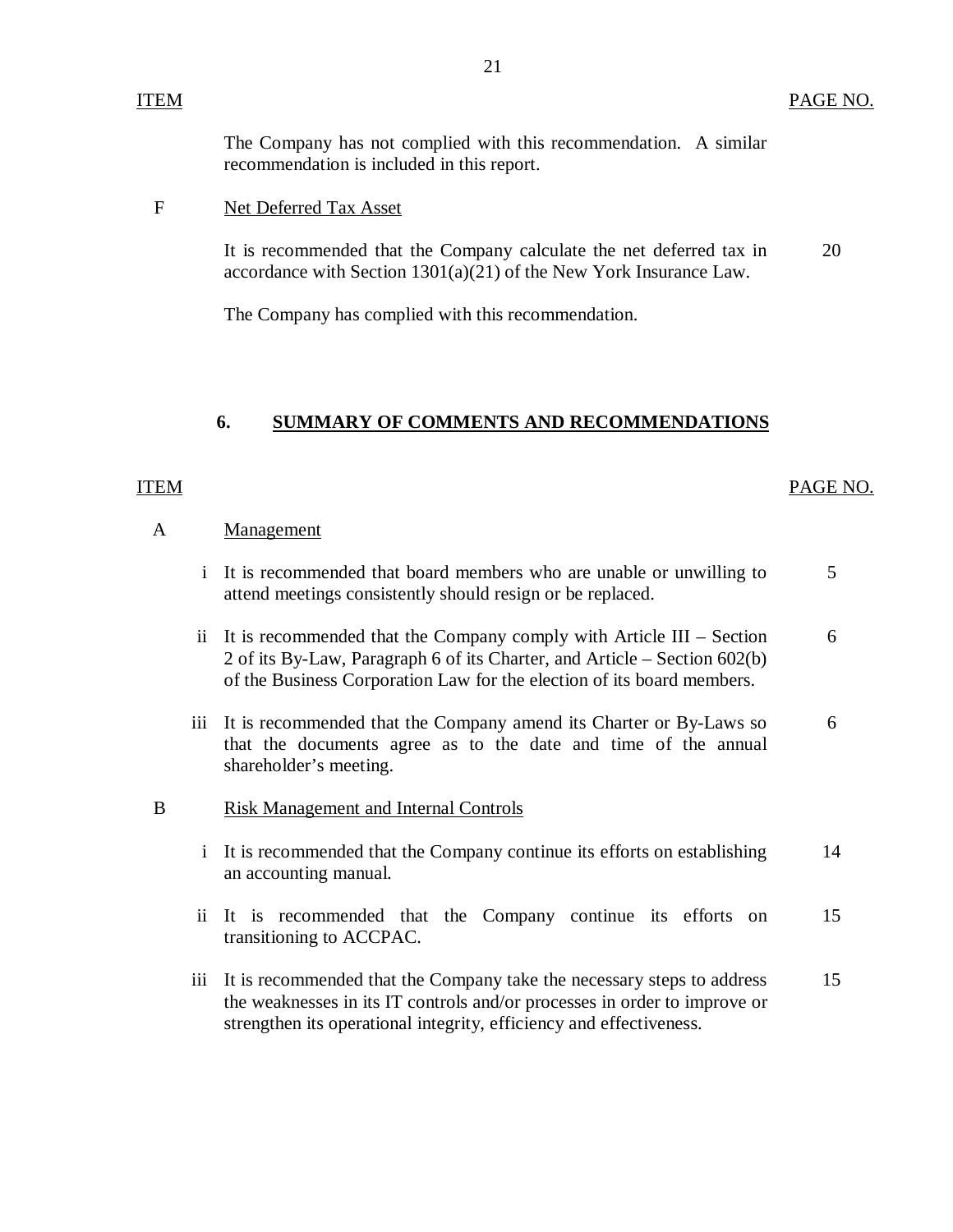Respectfully submitted,

/s/ Veronica Duncan Black Senior Insurance Examiner

STATE OF NEW YORK ) )ss: COUNTY OF NEW YORK )

Veronica Duncan Black, being duly sworn, deposes and says that the foregoing report, subscribed by her, is true to the best of her knowledge and belief.

 $\sqrt{s}$ /

Veronica Duncan Black

Subscribed and sworn to before me

this  $\_\_\_\_\$  day of  $\_\_\_\_\_\_\$ , 2014.